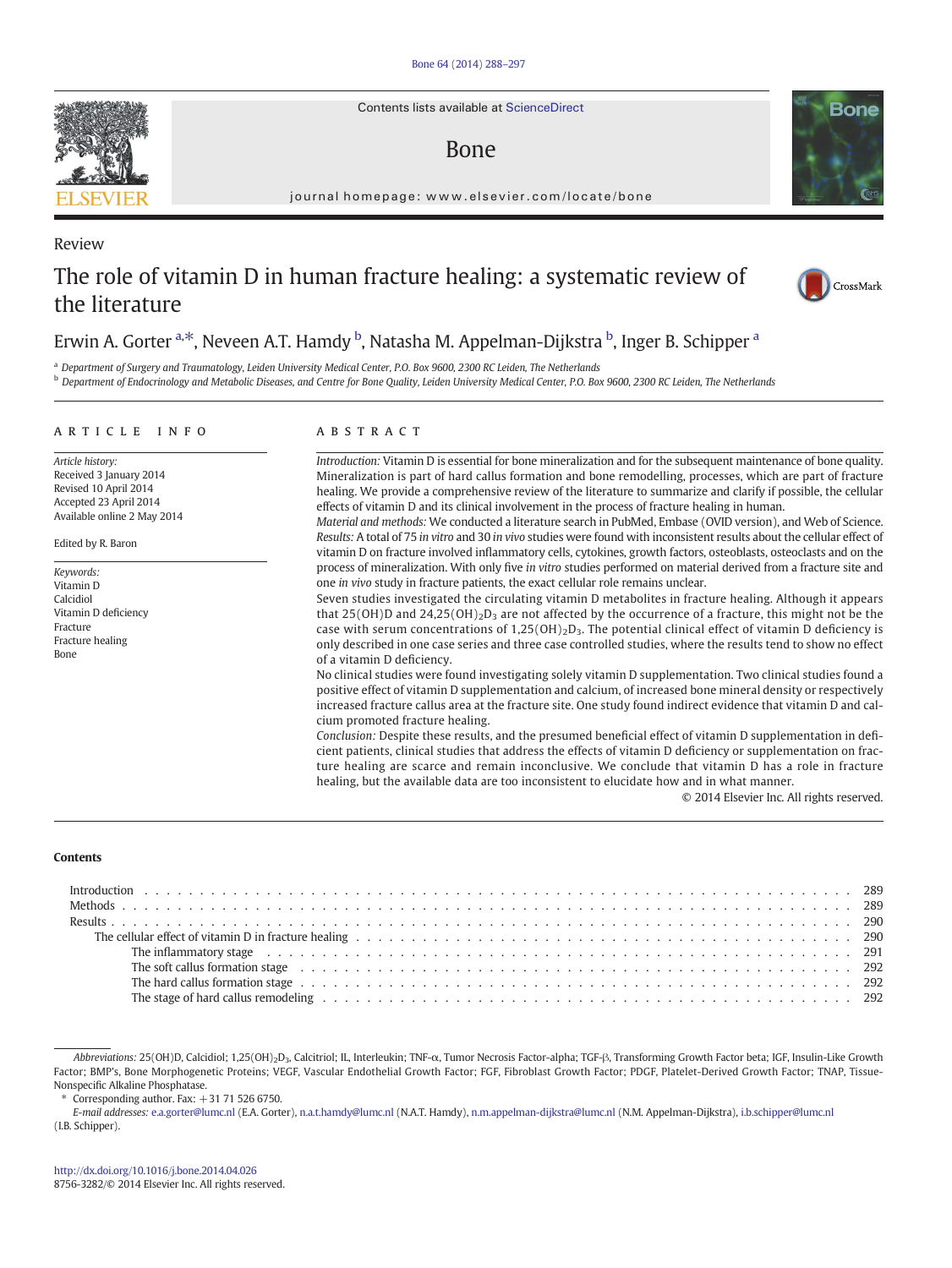#### Introduction

Fracture healing is a complex biological process that starts directly after a fracture has occurred. Fracture healing processes can be divided into four overlapping stages: the inflammation stage, the soft callus formation stage, the hard callus formation stage and the bone remodelling stage [\[1\].](#page-6-0) In case of an anatomical reduction and rigidly stable conditions no soft callus formation occurs [\[2\].](#page-6-0) Each stage of the fracture healing process is characterized by specific cellular and molecular processes [\[1,3](#page-6-0)–5]. Normal fracture healing requires the coordinated action of signaling molecules, growth factors, osteoprogenitor cells and an extracellular matrix scaffold, as well as preservation of mechanical stability of the fracture [\[1,3](#page-6-0)–6]. Many of these basic requirements for bone growth are in turn influenced by a number of physiological, cellular, and molecular/genetic factors [\[1\].](#page-6-0)

Vitamin D is essential for bone mineralization and for the subsequent maintenance of bone quality through its vital role in the regulation of calcium and skeletal homeostasis. Bone mineralization is part of hard callus formation and bone remodeling. Vitamin D is thus likely to play a key role in fracture healing in at least these stages. The classical endocrine function of vitamin D is the maintenance of calcium homeostasis through binding of  $1,25(OH)_2D_3$  to vitamin D receptors in the intestine, kidney, parathyroid glands and bone (Fig. 1). The nonclassical function of vitamin D is in most human tissue mediated through the intracellular expression of the Cyp27b1 gene (encoding for the 1α-hydroxylase enzyme), Cyp24a1 gene (encoding for the 24 hydroxylase enzyme) and vitamin D receptors [\[7\]](#page-6-0).

Whereas the classical calcium regulating actions of vitamin D are well documented, much less is known about the role of vitamin D in fracture healing in humans. The aim of this systematic review of the literature on the role of vitamin D in fracture healing is to evaluate and summarize what is known about the cellular effects of vitamin D during fracture healing and of its clinical involvement in the process of fracture healing in human.

## **Methods**

We conducted a literature search in PubMed, Embase (OVID version), and Web of Science. A systematic review was performed according to the PRISMA checklist. The search consisted of two subject queries taking into account the terminological and technical differences between databases ([Table 1](#page-2-0)).

The first query, the cellular effects of vitamin D in fracture healing, concerned vitamin D and specific cytokines [interleukin-1 (IL-1), interleukin-6 (IL-6), tumor necrosis factor-alpha (TNF- $\alpha$ ), growth factors [transforming growth factor beta (TGF-β), insulin-like growth factor I and II (IGFI/II), bone morphogenetic proteins (BMPs), vascular endothelial growth factor (VEGF), fibroblast growth factor (FGF), plateletderived growth factor (PDGF)], osteoblasts and osteoclasts [\[1,3](#page-6-0)–5]. The second query, the clinical involvement of vitamin D in fracture healing, included vitamin D, vitamin D deficiency and fracture healing. Various synonyms and related terms were used for all topics [\(Table 1](#page-2-0)). The searches were conducted at the end of September 2013.

For both queries the results were limited to English language articles and conference abstracts were excluded. For the first query, both in vitro and in vivo human clinical studies were included. Articles were only included when describing an effect of vitamin D on osteoblasts or osteoclasts in the context of fracture healing or when they described an



Fig. 1. Flow chart of vitamin D metabolism and its classical function in the maintenance of calcium homeostasis and skeletal homeostasis.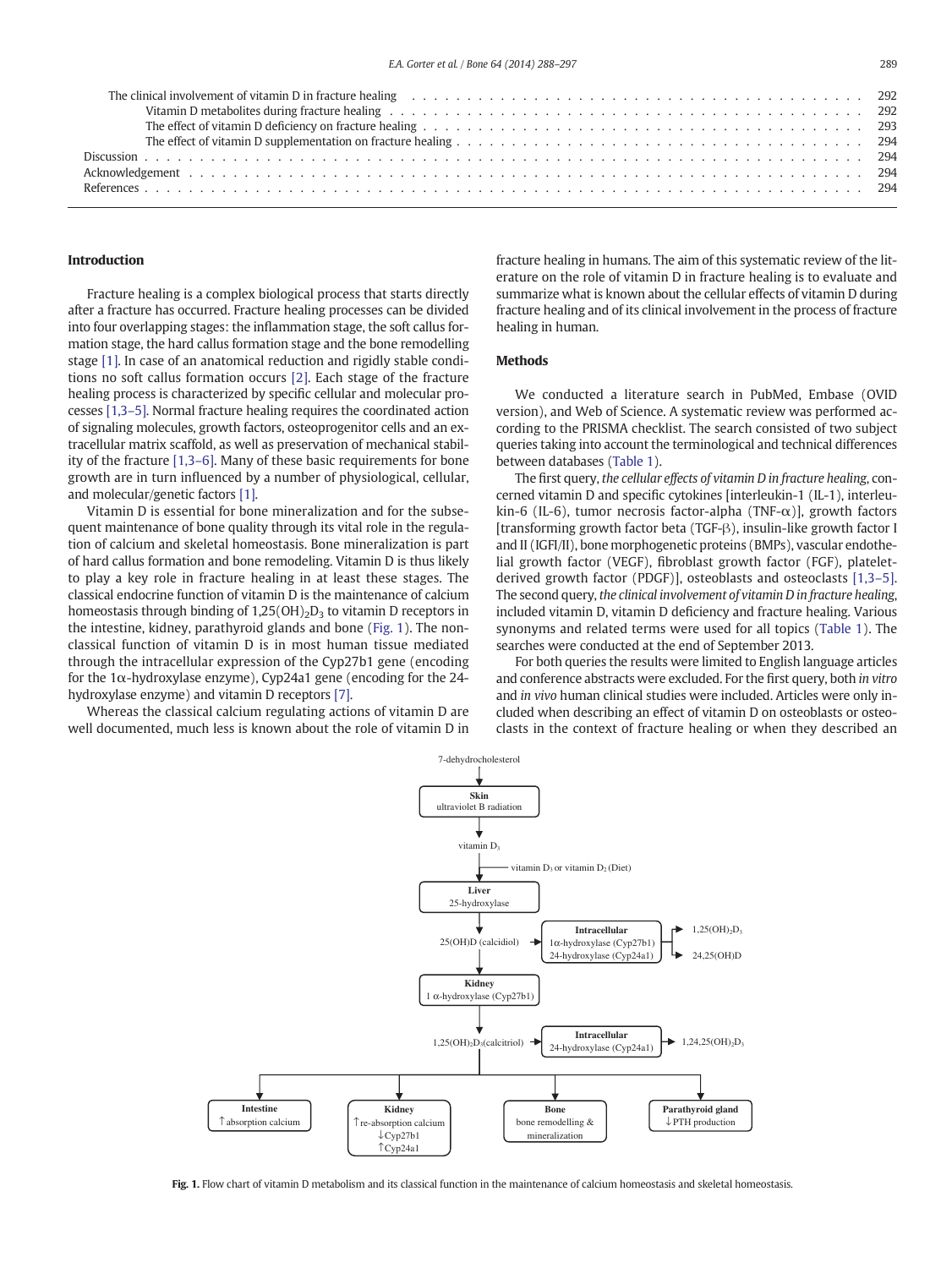<span id="page-2-0"></span>

| <b>Table 1</b>     |
|--------------------|
| Search strategies. |

| Query        | Database              | Search strategy                                                                                                                                                                                                                                                                                                                                                                                                                                                                                                                                                                                                                                                                                                                                                                                                                                                                                                                                                                                                                                                                                                                                                                                                                                                                                                                                                                                                                                                                                                                                                                       |
|--------------|-----------------------|---------------------------------------------------------------------------------------------------------------------------------------------------------------------------------------------------------------------------------------------------------------------------------------------------------------------------------------------------------------------------------------------------------------------------------------------------------------------------------------------------------------------------------------------------------------------------------------------------------------------------------------------------------------------------------------------------------------------------------------------------------------------------------------------------------------------------------------------------------------------------------------------------------------------------------------------------------------------------------------------------------------------------------------------------------------------------------------------------------------------------------------------------------------------------------------------------------------------------------------------------------------------------------------------------------------------------------------------------------------------------------------------------------------------------------------------------------------------------------------------------------------------------------------------------------------------------------------|
| $\mathbf{1}$ | PubMed                | (vitamin d[ti] OR vitamin d1[ti] OR vitamin d2[ti] OR vitamin d3[ti] OR "vitamin d"[ti] OR Cholecalciferol[ti] OR<br>Hydroxycholecalciferols[ti] OR Ergocalciferol[ti] OR "25-Hydroxyvitamin D 2"[ti] OR Dihydrotachysterol[ti] OR Calcifediol[ti] OR<br>Dihydroxycholecalciferols[ti] OR "24,25-Dihydroxyvitamin D 3"[ti] OR Calcitriol[ti] OR vitamin d[ti] OR "Vitamin D"[Majr]) <b>AND</b><br>("Interleukin-1" [mesh] OR "Interleukin-6" [mesh] OR "Tumor Necrosis Factor-alpha" [mesh] OR "Transforming Growth Factor<br>beta"[mesh] OR "Insulin-Like Growth Factor II"[mesh] OR "Insulin-Like Growth Factor I"[mesh] OR "Bone Morphogenetic<br>Proteins"[mesh] OR "Vascular Endothelial Growth Factor A"[mesh] OR "Fibroblast Growth Factor "[mesh] OR "Platelet-Derived<br>Growth Factor"[mesh] OR "Interleukin-1"[ti] OR "Interleukin-6"[ti] OR "Tumor Necrosis Factor-alpha"[ti] OR tnf alpha[ti] OR<br>"Transforming Growth Factor beta"[ti] OR tgf beta[ti] OR "Insulin-Like Growth Factor II"[ti] OR "Insulin-Like Growth Factor I"[ti] OR<br>"Bone Morphogenetic Proteins"[ti] OR "Vascular Endothelial Growth Factor A"[ti] OR "Fibroblast Growth Factor"[ti] OR "Platelet-<br>Derived Growth Factor"[ti] OR "Osteoblasts"[Mesh] OR osteoblasts[ti] OR osteoblast[ti] OR osteoblastic[ti] OR "Osteoclasts"[Mesh]<br>OR osteoclasts[ti] OR Osteoclast[ti] OR osteoclastic[ti]) <b>AND</b> english[la] NOT "Case Reports"[Publication Type], filter: Human                                                                                                                |
|              | Embase (OVID-version) | (exp *Vitamin D/OR vitamin d.ti OR vitamin d1.ti OR vitamin d2.ti OR vitamin d3.ti OR "vitamin d".ti OR Cholecalciferol.ti OR<br>Hydroxycholecalciferols.ti OR Ergocalciferols.ti OR "25-Hydroxyvitamin D 2".ti OR Dihydrotachysterol.ti OR Calcifediol.ti OR<br>Dihydroxycholecalciferols.ti OR "24,25-Dihydroxyvitamin D 3".ti OR Calcitriol.ti OR vitamin d.ti) AND (*Interleukin 1/OR "Interleu-<br>kin-1".ti OR *Interleukin 6/OR "Interleukin-6".ti OR *tumor necrosis factor alpha/OR "Tumor Necrosis Factor-alpha".ti OR tnf alpha.ti<br>OR *Transforming Growth Factor beta/OR "Transforming Growth Factor beta".ti OR tgf beta.ti OR *somatomedin B/OR "Insulin-Like<br>Growth Factor II".ti OR "Insulin-Like Growth Factor 2".ti OR "Insulin-Like Growth Factor I".ti OR "Insulin-Like Growth Factor 1".ti OR<br>*somatomedin C/OR *Bone Morphogenetic Protein/OR "Bone Morphogenetic Proteins".ti OR Bone Morphogenetic Protein.ti OR<br>*vasculotropin/OR "Vascular Endothelial Growth Factor A".ti OR *fibroblast growth factor/OR "Fibroblast Growth Factor".ti OR<br>"Fibroblast Growth Factor II".ti OR *Platelet Derived Growth Factor/OR "Platelet-Derived Growth Factor".ti OR Osteoblast/OR<br>osteoblasts.ti OR osteoblast.ti OR osteoblastic.ti OR Osteoclast/OR osteoclasts.ti OR Osteoclast.ti OR osteoclastic.ti) AND english.la<br>NOT (Journal: Conference Abstract.pt OR case report/), filter Human                                                                                                                                                     |
|              | Web of Science        | ((TI = ("vitamin d" OR "Cholecalciferol" OR "Hydroxycholecalciferols" OR "Ergocalciferols" OR "25-Hydroxyvitamin D 2" OR<br>"Dihydrotachysterol" OR "Calcifediol" OR "Dihydroxycholecalciferols" OR "24,25-Dihydroxyvitamin D 3" OR "Calcitriol" OR "vitamin<br>d") AND TS = ("Interleukin-1" OR "Interleukin-6" OR "Tumor Necrosis Factor-alpha" OR "Transforming Growth Factor beta" OR<br>"Insulin-Like Growth Factor II" OR "Insulin-Like Growth Factor I" OR "Bone Morphogenetic Proteins" OR "Vascular Endothelial<br>Growth Factor A" OR "Fibroblast Growth Factor 2" OR "Platelet-Derived Growth Factor" OR "osteoblast" OR "osteoclast" OR<br>"osteoblasts" OR "osteoclasts" OR "osteoblastic" OR "osteoclastic")) OR (TS = ("vitamin d" OR "Cholecalciferol" OR<br>"Hydroxycholecalciferols" OR "Ergocalciferols" OR "25-Hydroxyvitamin D 2" OR "Dihydrotachysterol" OR "Calcifediol" OR<br>"Dihydroxycholecalciferols" OR "24,25-Dihydroxyvitamin D 3" OR "Calcitriol" OR "vitamin d") AND TI = ("Interleukin-1" OR<br>"Interleukin-6" OR "Tumor Necrosis Factor-alpha" OR "Transforming Growth Factor beta" OR "Insulin-Like Growth Factor II" OR<br>"Insulin-Like Growth Factor I" OR "Bone Morphogenetic Proteins" OR "Vascular Endothelial Growth Factor A" OR "Fibroblast Growth<br>Factor " OR "Platelet-Derived Growth Factor" OR "osteoblast" OR "osteoclast" OR "osteoblasts" OR "osteoclasts" OR "osteoblastic"<br>OR "osteoclastic"))) AND Human AND LA = (English) NOT TI = ("case report*"); Refined by: [excluding] Document<br>$Types = (MEETING ABSTRACT)$ |
| 2            | PubMed                | (vitamin d OR vitamin d1 OR vitamin d2 OR vitamin d3 OR "Vitamin D/administration and dosage"[Mesh] OR "vitamin d" OR<br>"Vitamin D" [mesh] OR Cholecalciferol OR Hydroxycholecalciferols OR Ergocalciferols OR "25-Hydroxyvitamin D 2" OR<br>Dihydrotachysterol OR Calcifediol OR Dihydroxycholecalciferols OR "24,25-Dihydroxyvitamin D 3" OR Calcitriol OR "Vitamin D<br>Deficiency"[Mesh] OR vitamin D insufficiency OR vitamin D deficiency OR "vitamin d deficient" OR "vitamin d insufficient" OR<br>Osteomalacia OR Rickets) AND ("Fracture Healing"[Mesh] OR "fracture healing" OR ((fracture[ti] OR fractures[ti]) AND healing[ti])<br>OR ("Fractures, Bone"[Mesh] AND "Wound Healing"[mesh]) OR fracture healing OR fractures healing OR "bone healing" OR<br>((fracture OR fractures OR fractured) AND (healing OR heal OR healed))) <b>AND</b> English[la]                                                                                                                                                                                                                                                                                                                                                                                                                                                                                                                                                                                                                                                                                                               |
|              | Embase (OVID-version) | (vitamin D deficiency/OR vitamin D deficiency.mp OR vitamin D insufficiency.mp OR "vitamin d deficient".mp OR "vitamin d<br>insufficient".mp OR Osteomalacia/OR exp Rickets/OR Osteomalacia.mp OR Rickets.mp) OR ((vitamin d OR vitamin d1 OR vitamin d2<br>OR vitamin d3).af OR exp vitamin D/OR ("vitamin d" OR Cholecalciferol OR Hydroxycholecalciferols OR Ergocalciferols OR<br>"25-Hydroxyvitamin D 2" OR Dihydrotachysterol OR Calcifediol OR Dihydroxycholecalciferols OR "24,25-Dihydroxyvitamin D 3" OR<br>Calcitriol OR vitamin d).mp) AND (exp fracture healing/OR "fracture healing".mp OR ((fracture.ti OR fractures.ti) AND healing.ti) OR<br>(exp Fracture/AND exp Healing/) OR (fracture* AND healing).mp OR "bone healing".mp OR ((fracture OR fractures OR fractured)<br>AND (healing OR heal OR healed)).mp) AND English.la NOT (Journal: Conference Abstract.pt)                                                                                                                                                                                                                                                                                                                                                                                                                                                                                                                                                                                                                                                                                                |
|              | Web of Science        | $TS =$ (("vitamin d" OR "vitamin d1" OR "vitamin d2" OR "vitamin d3"OR Cholecalciferol OR Hydroxycholecalciferols OR<br>Ergocalciferols OR "25-Hydroxyvitamin D 2" OR Dihydrotachysterol OR Calcifediol OR Dihydroxycholecalciferols OR "24,25-<br>Dihydroxyvitamin D 3" OR Calcitriol OR vitamin d OR Vitamin D Deficiency OR vitamin D insufficiency OR vitamin d deficient OR<br>vitamin d insufficient OR Osteomalacia OR Rickets)) <b>AND</b> (TS = fracture healing OR TS = ((Fracture* OR bone*) AND Heali*) OR<br>$TS =$ bone healing) AND LA = (English); Refined by: [excluding] Document Types = (MEETING ABSTRACT)                                                                                                                                                                                                                                                                                                                                                                                                                                                                                                                                                                                                                                                                                                                                                                                                                                                                                                                                                        |

effect of vitamin D on the expression of interleukins or growth factors by bone cells or by cells involved in fracture healing, or an effect of vitamin D on circulating concentrations of these interleukins or growth factors. No case reports were included. We first screened titles and abstracts to ascertain whether the articles contained information pertaining to the subject of the review and whether they met the eligibility criteria. The full article was then read before including it in the analysis.

# Results

The query on cellular effects of vitamin D in fracture healing resulted in 2243 articles, including 816 duplicates and 160 in vivo or in vitro animal studies. A total of 153 articles were selected and read, after screening of titles and abstracts. A total of 105 papers, 75 with in vitro data and 30 with in vivo data, were found to fulfill the criteria of the search and

were included in the analysis [\(Fig. 2\)](#page-3-0). The query on the clinical involvement of vitamin D in fracture healing resulted in 927 articles. After excluding duplicate publications, animal studies, case report and in vitro studies, 431 titles and abstracts were screened. Only 14 articles were found to contain relevant information, and were subdivided based on the information provided on vitamin D metabolites during fracture healing, the effect of vitamin D deficiency on fracture healing and the effect of vitamin D supplementation on fracture healing [\(Fig. 2\)](#page-3-0).

# The cellular effect of vitamin D in fracture healing

The fracture healing process can be divided into four overlapping stages: the inflammation stage, the soft callus formation stage, the hard callus formation stage and the bone remodeling stage [\(Fig. 3](#page-3-0)). Each stage is characterized by specific cellular and molecular processes [\[1\].](#page-6-0)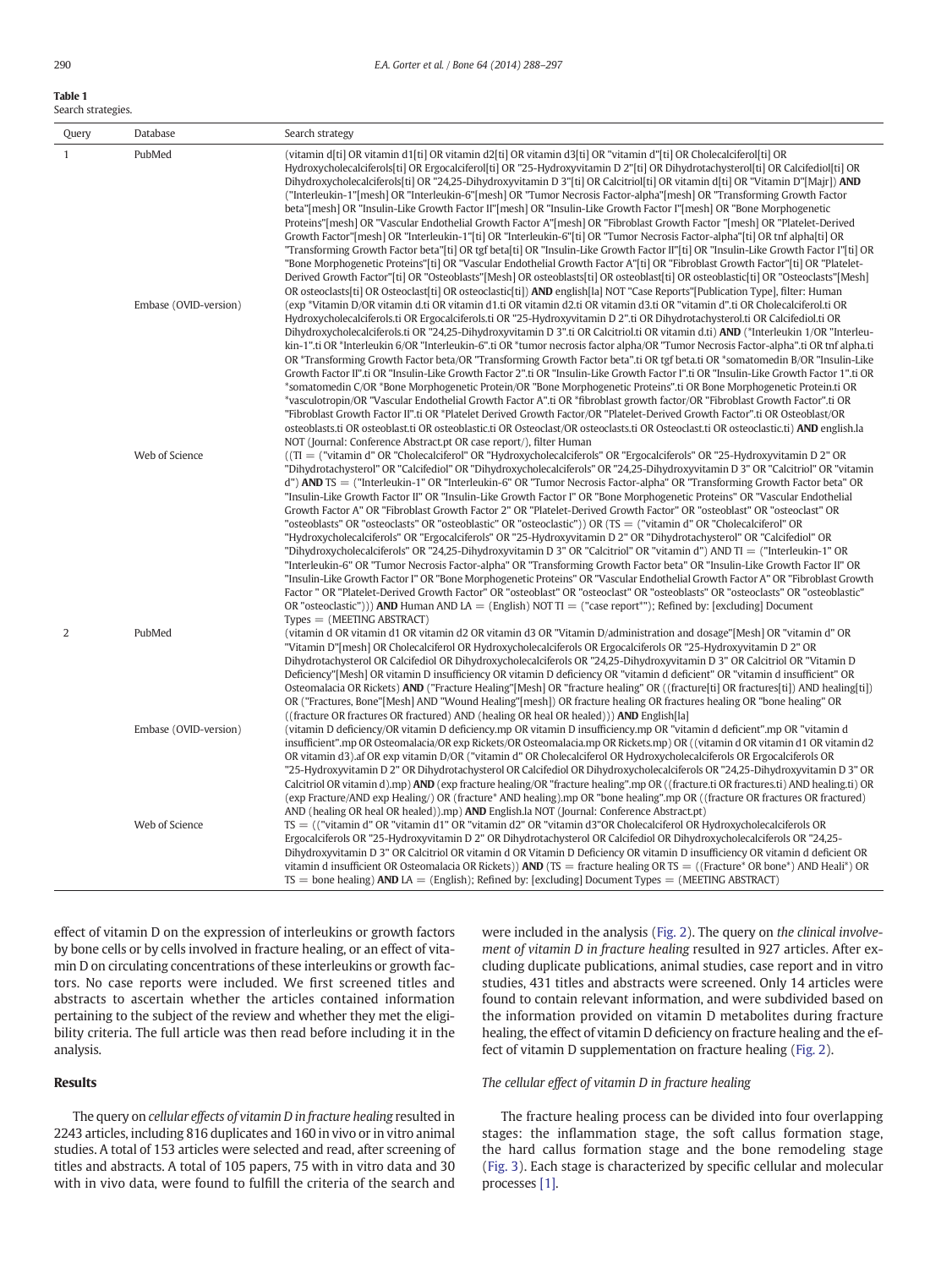<span id="page-3-0"></span>

Fig. 2. Number and type of studies resulting from the literature search \*WoS: Web of Science.

The inflammatory stage

Local disruption of bone and soft tissue leads to a fracture hematoma and to an associated inflammatory response. This results in the formation of a well vascularized precursor granulation tissue as a result of the infiltration of the hematoma by degranulated platelets, macrophages, granulocytes, lymphocytes, and monocytes, in the presence of a wide range of cytokines and growth factors.

The assumed effects of vitamin D on the in vitro expression of IL-1, IL-6 or TNF- $\alpha$  and their serum levels vary between studies. Vitamin D has been reported to reduce [8-[22\]](#page-6-0), increase [\[13,23](#page-7-0)-30] or to have no influence[\[12,13,22,26,31](#page-7-0)–34] on the expression of IL-1, IL-6 or TNF-α. Similar variability in results has been reported on the effect of vitamin D on serum levels of IL-1 [\[17,35](#page-7-0)–39], IL-6 [\[36](#page-7-0)–48] and TNF-α [\[17,](#page-7-0) 35–[37,39,42](#page-7-0)–44,49–53]. Patients with a hip fracture and a vitamin D deficiency at the time of fracture have been shown to have a higher serum level of IL-6 in the year after the fracture [\[54\].](#page-7-0)

In vitro studies show that vitamin D increased the production and release of TGF-β [\[55\],](#page-7-0) and up-regulated the synthesis of TGF-β receptor I and II [\[31,55](#page-7-0)–57] in osteoblasts. In contrast, Torricelli et al. [\[32\]](#page-7-0) showed a decreased expression of TGF- $\beta$  by osteoblasts after 1,25(OH)<sub>2</sub>D<sub>3</sub> stimulation and Sugimoto et al. [\[58\]](#page-7-0) found no effect of vitamin D on the TGF-β production by osteoblasts. In vivo, Mahon et al. [\[59\]](#page-7-0) showed an increased serum level of TGF-β1 in patients with multiple sclerosis after vitamin D supplementation, but Isik et al. [\[60\]](#page-7-0) showed significantly higher serum levels of TGF-β1 in patients with severe vitamin D deficiency. In relation to the bone morphogenetic proteins (BMPs), vitamin D has been shown to down-regulate BMP-2 and BMP-4 mRNA expression [\[61\],](#page-7-0) and to up-regulate BMP-3 mRNA expression in osteoblasts [\[55,62\]](#page-7-0).

In osteoblastic cell cultures vitamin D has shown to enhance the expression of VEGF [\[31,55,63](#page-7-0)–67], although the exact mechanism by which this occurs is unclear. In human lumbar annulus tissue  $1,25(OH)<sub>2</sub>D<sub>3</sub>$  decreased and  $24,25(OH)<sub>2</sub>D<sub>3</sub>$  increased the production of VEGF [\[68\].](#page-8-0)

The secretion of platelet-derived growth factor (PDGF), which stimulates the proliferation and migration of mesenchymal stem cells and osteoblasts, was shown to be enhanced by vitamin D in osteoblastic cell cultures [\[69,70\]](#page-8-0).



Fig. 3. Cellular effects of vitamin D during the four stages of fracture healing. + positive effect, − negative effect, ± unclear effect (both + and -, or no effects described) in vitro or in vivo studies.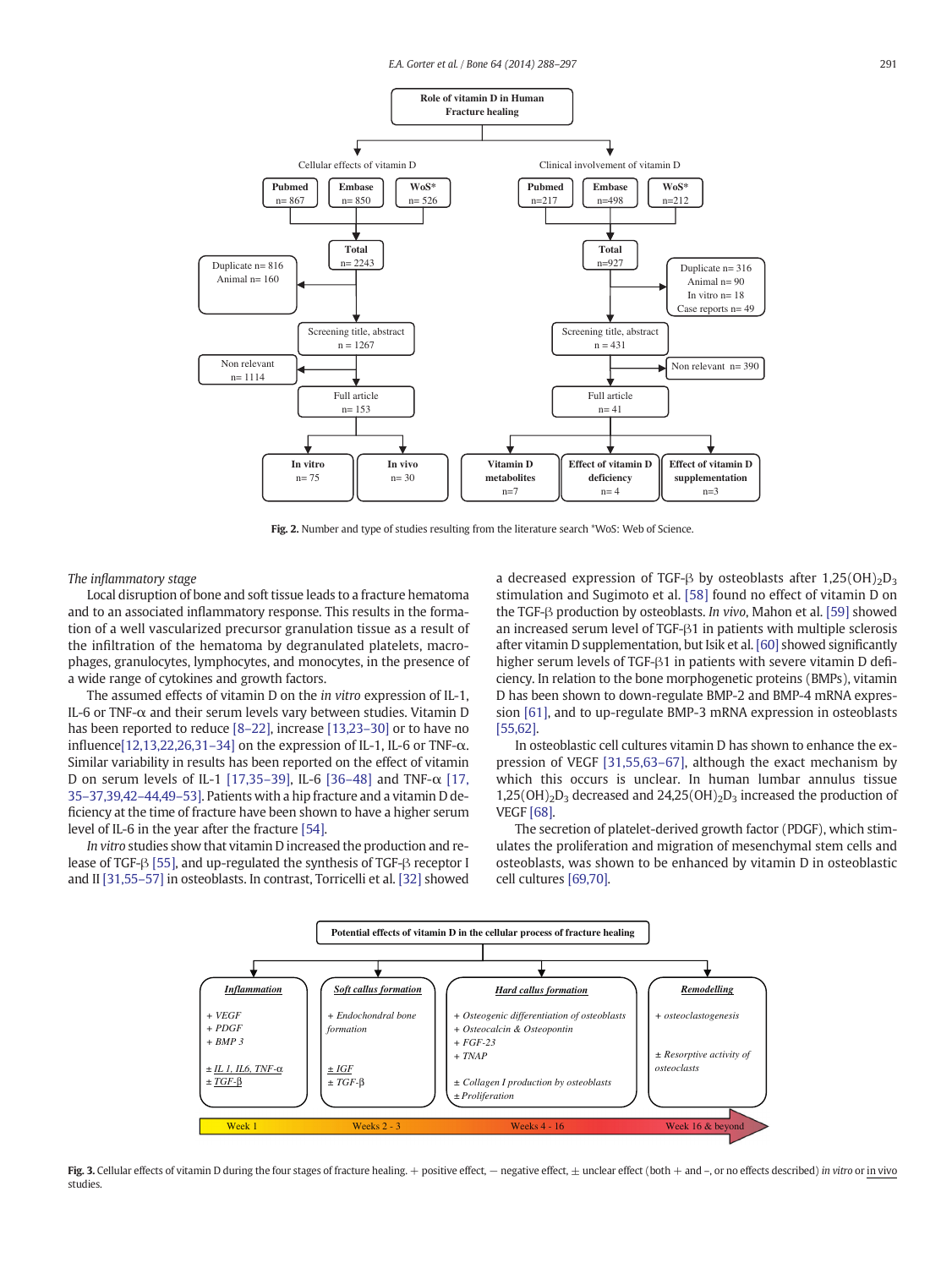# The soft callus formation stage

In this second stage of fracture healing chondrocytes produce a cartilaginous matrix until all the granulation tissue is replaced by cartilage. Where cartilage production is deficient, fibroblasts fill the area with fibrous tissue, forming a semi rigid fibrous cartilaginous matrix called soft callus.

The proliferation and differentiation of chondrocytes and fibroblasts are stimulated by growth factors including TGF-β, PDGF and IGF [\[1\].](#page-6-0) These growth factors appear to be at least partly dependent on the presence of vitamin D [\[31,55,57,69\],](#page-7-0) although Saggese et al. [\[18\]](#page-7-0) showed that 1,25(OH)2D3 inhibited the proliferation of chondrocytes.

Various in vitro studies (human bone marrow or osteoblastic cells) have addressed the effect of vitamin D on IGF-I (promotes bone matrix formation [\[3\]](#page-6-0)), IGF-II (stimulates type I collagen production, cartilage matrix synthesis, and cellular proliferation [\[3\]](#page-6-0)) and the IGF-binding proteins. Results from these studies are conflicting regarding the effect of vitamin D on the expression of IGF-I, IGF II or IGF-binding proteins [\[31,55,71](#page-7-0)–75]. A positive correlation was found between the serum concentration of IGF-I and vitamin D was found in in vivo studies [\[76](#page-8-0)–78], and a vitamin D deficiency was found to be associated with lower circulating IGF-I levels in healthy human subjects [\[79\]](#page-8-0). However vitamin D supplementation did not appear to influence the IGF I levels in a clinical trial in 318 overweight or obese subjects [\[80\].](#page-8-0)

#### The hard callus formation stage

This third stage of fracture healing is also known as the stage of primary bone formation, where a high level of osteoblast activity results in the formation of a mineralized bone matrix.

Osteogenic differentiation has found to be promoted by  $1,25(OH)<sub>2</sub>D<sub>3</sub>$ during the early stages of osteoblastogenesis [\[55,81\]](#page-7-0), and osteoblast proliferation was found to be either positively or negatively influenced by vitamin D [\[55,82](#page-7-0)–84]. Vitamin D in combination with vitamin K was found to modulate the differentiation of human mesenchymal stem cells derived from fracture sites towards the osteoblastic phenotype. Zhou et al. [\[85\]](#page-8-0) showed that in bone marrow cells from vitamin D deficient patients vitamin D supplementation resulted in a greater stimulation of osteoblastogenesis than in bone marrow cells from vitamin D sufficient patients. The production of collagen I, the major component of the extracellular matrix, by osteoblastic cell cultures is stimulated by vitamin D [\[55,82,86\]](#page-7-0), although no effect was found in other in vitro studies [\[55,87,88\].](#page-7-0) The production of osteocalcin and osteopontin (noncollagenous matrix proteins) by osteoblasts is stimulated by vitamin D [\[55\]](#page-7-0). In human the presence of vitamin D resulted in more osteocalcin production in late than in early stage fracture callus [\[89\].](#page-8-0) The Cyp27B1 gene and Cyp24 gene enable osteoblasts to metabolize 25(OH)D [\[90\],](#page-8-0) which in turn exerts autocrine and paracrine actions [\[74,83,91](#page-8-0)–93].

Vitamin D is essential for the maintenance of mineralization of the skeleton [\[94\].](#page-8-0) Vitamin D promotes tissue-nonspecific alkaline phosphatase (TNAP) expression by chondrocytes and osteoblasts. TNAP hydrolyses pyrophosphate, which inhibits hydroxyapatite formation, into inorganic phosphatase. This allows the formation of hydroxyapatite, which fills the space between collagen fibrils in the skeletal matrices [\[95\]](#page-8-0). In cultures of osteoblasts [96–[98\]](#page-8-0) vitamin D stimulates mineralization of the extracellular matrix [\[55,93\]](#page-7-0). Van Driel et al. [\[99\]](#page-8-0) showed that  $1,25(OH)<sub>2</sub>D<sub>3</sub>$  directly stimulated mineralization by activation of vitamin D receptors in the osteoblast, and that the mineralization process was enhanced by the catabolic products of  $25(OH)D$  and  $1,25(OH)<sub>2</sub>D<sub>3</sub>$  $(24R,25(OH)_2D_3$  and 1,24R,25 $(OH)_3D_3$  respectively). The addition of vitamin D to cultures of human osteocytes has been shown to release FGF-23 [\[100,101\],](#page-8-0) which plays a central role in skeletal mineralization and bone metabolism [100–[102\]](#page-8-0). In vivo, vitamin D supplementation is however associated to either higher [\[103\]](#page-8-0) or lower [\[104\]](#page-8-0) circulating FGF-23 levels. Treatment with high dose vitamin D resulted in no effect on the mineralization process or vitamin D was shown to actually inhibit the mineralization [\[55\].](#page-7-0) In cultured human osteoblasts derived from ethmoidal bones, vitamin D had no effect on the extent of the area of mineralization [\[58\].](#page-7-0) In human bone marrow stromal cells vitamin D negatively influenced extracellular mineralization, by reduced calcium incorporation and calcium content of the matrix [\[87\]](#page-8-0).

#### The stage of hard callus remodeling

The fourth stage of fracture healing, the callus remodeling process, starts with the resorption of the hard callus.

Kogawa et al. [\[105\]](#page-8-0) showed that vitamin D may be an important regulator of osteoclastogenesis, because of the expression of vitamin D re-ceptors [\[106\]](#page-8-0) and of the Cyp27b1 [\[93\]](#page-8-0) gene by osteoclasts.  $1,25(OH)<sub>2</sub>D<sub>3</sub>$ stimulated osteoclast formation from human bone marrow cells [\[107,](#page-8-0) [108\].](#page-8-0) Vitamin D stimulated osteoclast-mediated bone resorption [\[109\]](#page-8-0) by increasing the expression of RANKL on the surface of the osteoblast [\[110\]](#page-8-0). However, Kudo et al. [\[111\]](#page-8-0) found no stimulating effect on osteoclast bone resorbing activity. On the other hand vitamin D may also inhibit osteoclastogenesis by down-regulation of RANK expression [\[112\].](#page-8-0) Braun et al. [\[113\]](#page-8-0) found that supplementation with a vitamin D analog, 1 alpha-(OH)D3, decreased bone resorption in iliac crest biopsies from patients on chronic glucocorticoid treatment. Increasing vitamin D concentrations dose-dependently inhibited the resorptive activity of osteoclast cell cultures, with a maximal inhibitory effect observed at 50 nmol calcidiol, which corresponds to the cut-off level below which vitamin D deficiency is defined in humans [\[114\].](#page-8-0)

#### The clinical involvement of vitamin D in fracture healing

#### Vitamin D metabolites during fracture healing

Alkalay et al. [\[115\]](#page-8-0) measured the serum and intra osseous levels of 25(OH)D, 24,25(OH)<sub>2</sub>D<sub>3</sub> and 1,25(OH)<sub>2</sub>D<sub>3</sub> in 28 patients after fracture surgery and in 27 patients after elective joint surgery [\(Table 2\)](#page-5-0). They found a significantly reduced level of serum  $1,25(OH)_2D_3$  in fracture patients compared to serum levels in electively operated patients. In the 7 patients with a trochanteric femur fracture they showed that the local intra osseous  $24,25(OH)_2D_3$  was 4.6 times higher and  $1,25(OH)_2D_3$ was 5.9 times higher than the serum concentrations and, respectively, 4.4 and 5.6 times higher compared to the local intra osseous levels in elective treated patients [\[115\]](#page-8-0).

Results from a number of studies on serum levels of vitamin D metabolites after a recent fracture are not concordant [\(Table 2](#page-5-0)). Briggs et al. [\[116\]](#page-8-0) measured the serum concentration of 25(OH)D,  $24R$ ,  $25(OH)_{2}D_{3}$  and  $1$ ,  $25(OH)_{2}D_{3}$  during 6 weeks in 28 patients with a long bone diaphyseal fracture. Only serum  $1.25(OH)_2D_3$  concentrations showed a significant change over time; in the form of a 21% decrease after 6 weeks. Meller et al. [\[117\]](#page-8-0) measured the serum levels of 25(OH) D and  $24,25(OH)<sub>2</sub>D<sub>3</sub>$  in 13 young patients (mean age 24.5 years) with a fracture and in a healthy control group. They found that the level of  $24,25(OH)<sub>2</sub>D<sub>3</sub>$  had significantly increased after 6 weeks in fracture patients, with no significant difference observed in the level of 25(OH)D. In 41 geriatric patients no significant difference was found however in case of  $24,25(OH)<sub>2</sub>D<sub>3</sub>$  serum levels after a hip fracture [\[118\].](#page-8-0) In these 41 patients 25(OH)D levels were significantly lower at base line compared to controls and it remained low at 6 weeks, whereas  $1,25(OH)<sub>2</sub>D<sub>3</sub>$  was significant increased at baseline compared to controls and remained increased despite a significant decrease at 6 weeks [\[118\].](#page-8-0) Wölfl et al. [\[119\]](#page-8-0) found no significant difference in 25(OH)D levels in 15 fracture patients with a normal bone mineral density (BMD) compared to 15 paired fracture patients with a low BMD during an 8 week followup period. In 11 patients with a hip fracture there were no significant differences in serum levels of 25(OH)D measured during a 6 month follow-up period [\[120\]](#page-9-0). Another study, in 205 patients with a hip fracture, showed a significant decrease of the serum concentration  $1,25(OH)_{2}D_{3}$  after 10 days followed by a gradually increase one year later [\[121\].](#page-9-0)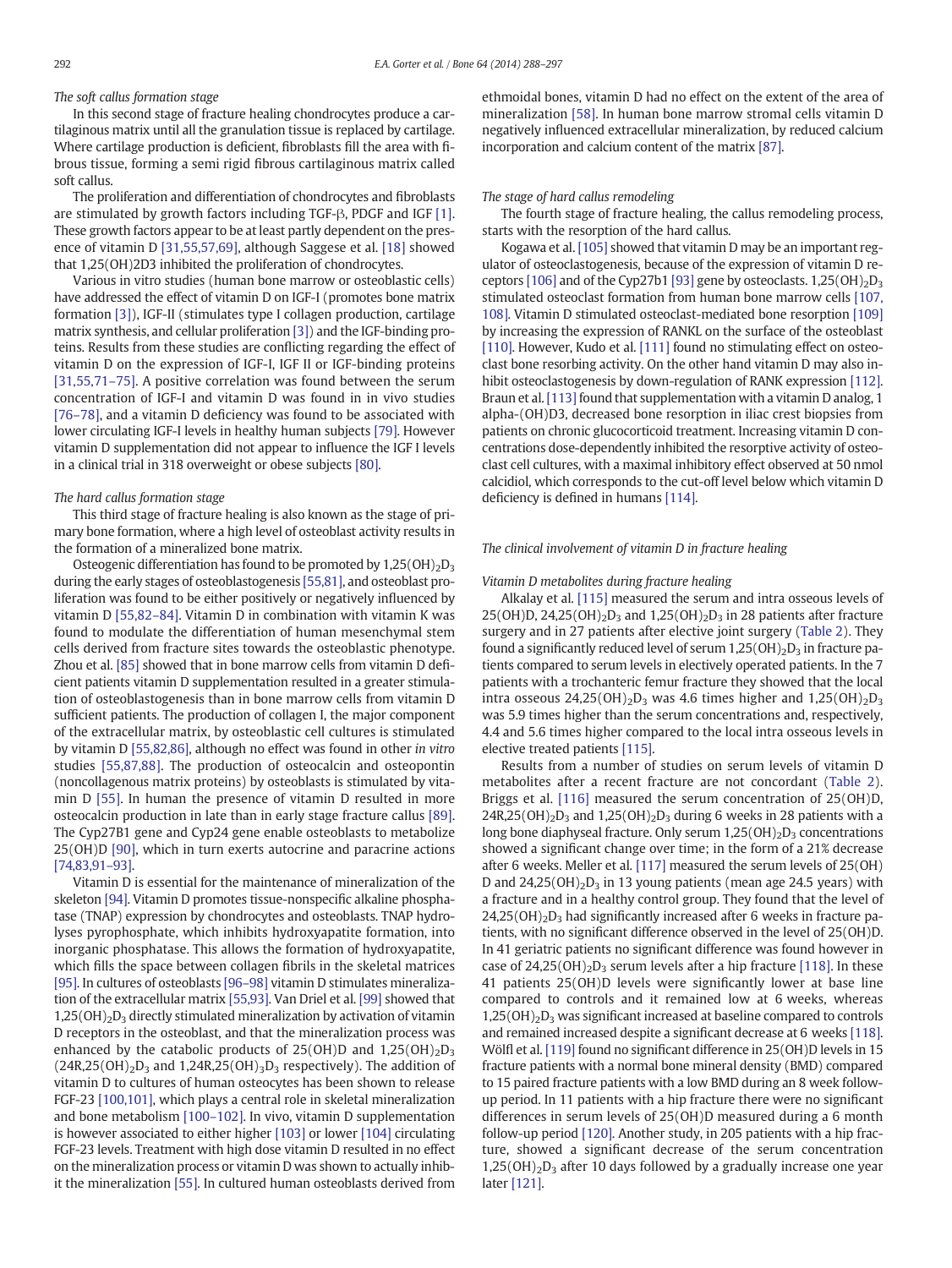#### <span id="page-5-0"></span>Table 2

Overview of the results on clinical involvement of vitamin D in fracture healing.

| Study               | Year | Type of study                  | Study design                                                                                                                                                                                                                                | Result                                                                                                                                                                                                                                                                                                                                                                                     |
|---------------------|------|--------------------------------|---------------------------------------------------------------------------------------------------------------------------------------------------------------------------------------------------------------------------------------------|--------------------------------------------------------------------------------------------------------------------------------------------------------------------------------------------------------------------------------------------------------------------------------------------------------------------------------------------------------------------------------------------|
| Meller [117]        | 1984 | Case controlled                | Serum concentrations $25(OH)D$ and $24,25(OH)2D3$<br>were measured in;<br>13 patients with a fracture (at baseline and after<br>6 weeks), healthy control group (at baseline).                                                              | - 25(OH)D no sign. change<br>$-24,25(OH)_{2}D_{3}$ sign. increased after 6 wks.                                                                                                                                                                                                                                                                                                            |
| Meller [118]        | 1985 | Case controlled                | Serum levels $25(OH)D$ , $24.25(OH)_{2}D_3$ and<br>$1,25(OH)_{2}D_{3}$ were measured in;<br>41 geriatric patients with a fracture(s) (36/43 were<br>hip fractures) (at baseline and after 6 weeks), healthy<br>control group (at baseline). | - 25(OH)D was sign. lower at the time of fracture, and<br>remained lower (no sign. change).<br>$-24,25(OH)2D3$ no sign. change.<br>$-1,25(OH)2D3$ was sign higher initially and decreased<br>significantly 6 wks later but remained increased<br>compared to the control.                                                                                                                  |
| Alkalay [115]       | 1989 | Case controlled                | Serum and bone levels of $25(OH)D$ , $24R$ , $25(OH)$ <sub>2</sub> $D_3$<br>and $1,25(OH)_2D_3$ were measured once in;<br>28 patients operated on a fracture, 27 control patients<br>undergoing an elective joint procedure.                | - Serum 25(OH)D and 24,25(OH) <sub>2</sub> D <sub>3</sub> no sign.<br>difference<br>- Serum $1,25(OH)_2D_3$ sign. lower<br>Sub analysis of 7 patients with a pertrochanteric<br>femur fracture; bone levels of $24,25(OH)_{2}D_{3}$ and<br>$1,25(OH)2D3$ were higher compared to the serum<br>level of those patients and compared to the bone<br>levels in the elective treated patients. |
| Yu-Yahiro [121]     | 2001 | Case series                    | Serum levels $1,25(OH)_2D_3$ were measured in;<br>205 patients with a hip fracture during 1 year.                                                                                                                                           | - Sign. decreased after 10 days, followed by a sign.<br>gradually increase after 1 year                                                                                                                                                                                                                                                                                                    |
| Sakuma [120]        | 2006 | Case series                    | Serum levels of 25(OH)D were measured in;<br>11 patients with a hip fracture at admission,<br>operation, 2 weeks, 4 weeks, 3 months and<br>6 months after surgery.                                                                          | - No sign. changes.                                                                                                                                                                                                                                                                                                                                                                        |
| <b>Briggs</b> [116] | 2013 | Case series                    | Serum levels of $25(OH)D$ , $24R,25(OH)_{2}D_{3}$ and<br>$1,25(OH)2D3$ were measured in;<br>28 patients with a long bone diaphyseal fracture two<br>days, 1 week and 6 weeks post-fracture.                                                 | $-25(OH)2D3$ sign. decreased (21%) after 6 wks.<br>$-24,25(OH)2D3$ no sign. change.<br>$-1,25(OH)2D3$ no sign, change,                                                                                                                                                                                                                                                                     |
| Wölfl [119]         | 2013 | Case controlled                | Serum levels of 25(OH)D were measured in;<br>15 fracture patients with a normal BMD, 15 paired<br>fracture patients with a low BMD over a 8 wk period                                                                                       | - 25(OH)D no sign. differences was found between<br>the two groups and no sign, changes were found<br>within the two groups.                                                                                                                                                                                                                                                               |
| Haining [125]       | 1986 | Case controlled                | Compared the serum concentrations of 25(OH)D,<br>$24R,25(OH)_{2}D_{3}$ and $1,25(OH)_{2}D_{3}$ from 15 patients<br>with an established non-union of a fracture to 15<br>healthy controls                                                    | - No significant differences.                                                                                                                                                                                                                                                                                                                                                              |
| Tauber [123]        | 1990 | Case controlled                | Serum levels of $25(OH)D$ , $24R$ , $25(OH)_{2}D_{3}$ and<br>$1,25(OH)2D3$ were measured in 4 patients with a<br>delayed- or non-union. Mean serum metabolites<br>were compared with those from 15 patients with<br>coxarthrosis.           | $-4/4$ had a 25(OH)D level <75 nmol/L.<br>$-3/4$ had a 25(OH)D level <50 nmol/L.<br>- The levels of $25(OH)D$ and $24R,25(OH)2D3$ were<br>significant lower compared with those of the control<br>group.                                                                                                                                                                                   |
| Brinker [122]       | 2007 | Case series                    | 37/683 patients with a non-union were evaluated for<br>metabolic and endocrine abnormalities                                                                                                                                                | $-21/37$ had a 25(OH)D level <75 nmol/L (57%).<br>$-18/37$ had a 25(OH)D level <50 nmol/L (49%).                                                                                                                                                                                                                                                                                           |
| Boszcyk [124]       | 2013 | Case controlled                | Compared 35 patients with a non-union of a operated<br>long bone diaphyseal fracture with 35 patients with a<br>long bone diaphyseal fracture.                                                                                              | - In both groups 30/35 (86%) had a 25(OH)D level<br>$<$ 75 nmol/L.                                                                                                                                                                                                                                                                                                                         |
| Hoikka [127]        | 1980 | Double-blind comparative study | 37 patients with an osteoporotic hip fracture received<br>daily vitamin D and calcium or placebo an calcium<br>during 4 months.                                                                                                             | - The treatment did not change the BMD or the mus-<br>cular force in either group. Placebo treatment result-<br>ed in a significant higer level of alkaline phosphatase.                                                                                                                                                                                                                   |
| Doetsch [126]       | 2004 | Randomised controlled trial    | 30 women with an osteoporotic or osteopenic<br>proximal humerus fracture were double-blind<br>randomly assigned to either oral 800 IU vitamin D3<br>plus 1 gram calcium or placebo.                                                         | - Significantly more increased bone mineral density<br>of the proximal humerus in the medication group<br>after 6 weeks.                                                                                                                                                                                                                                                                   |
| Kolb [128]          | 2013 | Case series                    | 94 postmenopausal females with a distal radius<br>fracture received daily supplements of 1000 mg<br>calcium and 880 IU 25-[OH]-cholecalciferol during<br>6 weeks.                                                                           | - Callus area correlated significantly with postopera-<br>tive normal range calcium levels on the fractured site.                                                                                                                                                                                                                                                                          |

The effect of vitamin D deficiency on fracture healing

In a case series, Brinker et al. [\[122\]](#page-9-0) reported 25(OH)D levels of  $<$ 75 nmol/L in 21 out of 37 (57%) patients with non-union following a fracture, with 18/37 (49%) having a level <50 nmol/L (Table 2). The authors proposed that vitamin D deficiency may account for the elevated alkaline phosphatase, elevated parathyroid hormone, and decreased calcium that they also observed in some of the patients studied; parameters that have been shown to be associated with impaired fracture healing. They also suggested that vitamin D deficiency may be responsible for inadequate calcium availability for the process of fracture healing or increased resorption due to chronically increased parathyroid hormone concentrations. In a case control study of seven patients, four patients who suffered delayed fracture healing had a 25(OH)D level  $<$ 75 nmol/L, three with a level  $<$ 50 nmol/L (Table 2) [\[123\].](#page-9-0) The levels

of 25(OH)D and 24,25(OH)<sub>2</sub>D<sub>3</sub> of these patients were significantly lower compared with levels measured in 15 otherwise healthy patients with coxarthrosis (Table 2) [\[123\].](#page-9-0) Tauber et al. [\[123\]](#page-9-0) argue that these findings support the observation that a delayed union probably consumes more vitamin D metabolites.

In contrast, a retrospective case-controlled study of 35 patients with non-union of a diaphyseal fracture showed no difference in terms of prevalence of vitamin D deficiency compared to controls with normal healing of a similar fracture (Table 2) [\[124\].](#page-9-0) Haining et al. [\[125\]](#page-9-0) also found no significant difference in serum concentrations of 25(OH)D,  $24R,25(OH)<sub>2</sub>D<sub>3</sub>$  and  $1,25(OH)<sub>2</sub>D<sub>3</sub>$  in 15 patients with an established non-union of a fracture compared to 15 healthy controls (Table 2). The authors concluded that their findings suggested that patients with non-union of a fracture have normal bone turnover, with no evidence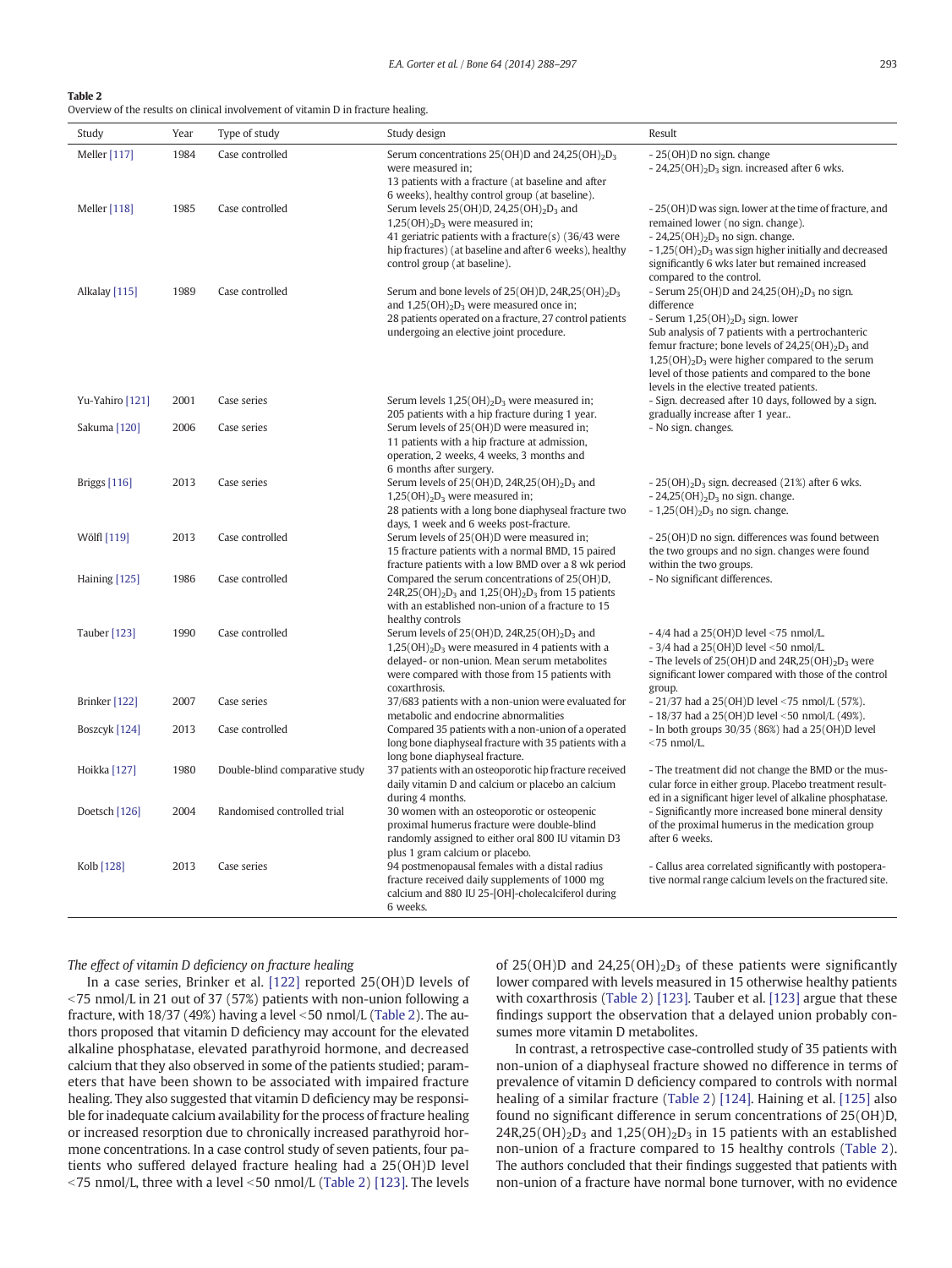<span id="page-6-0"></span>of disturbed production or utilization of vitamin D metabolites, and that disturbance in vitamin D metabolism is therefore unlikely to significantly contribute to the persistence of non-union of a fracture [\[125\].](#page-9-0)

#### The effect of vitamin D supplementation on fracture healing

In a placebo controlled randomized study supplementation of vitamin D in combination with calcium was found to significantly enhance callus formation in women with an osteoporotic or osteopenic proximal humerus fractures compared to placebo users [\(Table 2\)](#page-5-0) [\[126\].](#page-9-0) Both the active and the placebo group showed an increased BMD of the proximal humerus with a peak level in week 6, but the increase in the vitamin D and calcium group was significantly higher than in the placebo group [\[126\]](#page-9-0). In a double-blind comparative study Hoikka et al. [\[127\]](#page-9-0) treated 37 patients with osteoporotic hip fractures with 1-alphahydroxycholecalciferol and calcium carbonate or with calcium carbonate alone for a duration of 4 months. Alkaline phosphatase level rose significantly and the level of calcium remained the same in the calcium carbonate group, whereas alkaline phosphatase level remained the same and the level of calcium rose significantly in the vitamin D and calcium carbonate group ([Table 2\)](#page-5-0). Based on these results, the authors postulated that vitamin D may have an effect on fracture healing. Similarly, Kolb et al. [\[128\]](#page-9-0) investigated the effect of vitamin D and calcium supplementation on callus formation after a distal radius fracture in 94 postmenopausal patients [\(Table 2](#page-5-0)). They found that patients suffering from significant vitamin D deficiency did not show significantly different fracture callus area parameters at the sixth week of control indicating regular callus formation and fracture healing patterns in this group once calcium and vitamin D are substituted. They concluded that adequate calcium homeostasis is required for appropriate callus formation indicating a need for timely supplementation of calcium and vitamin D.

#### **Discussion**

The aim of this systematic review of the literature on the role of vitamin D in fracture healing is to evaluate and summarize what is known about the cellular effects of vitamin D during fracture healing and of its clinical involvement in the process of fracture healing in human.

At a cellular level, vitamin D is involved in every stage of the complex process of fracture healing through its effects on inflammatory cells, cytokines, growth factors, osteoblasts, osteoclasts and through its effect on the process of mineralization [\(Fig. 3\)](#page-3-0). This finding is based on results from in vivo, and in vitro studies predominantly. With the results not always concordant, which tend to weaken the premise of the cellular involvement of vitamin D in the process. Only 6 studies (5 in vitro and 1 in vivo) were performed on material derived from a fracture site or in fracture patients. This too makes it also more difficult to evaluate the exact cellular role of vitamin D in human fracture healing.

Four case controlled studies and three case series studied the vitamin D metabolites in fracture healing. Although it appears that circulating serum concentrations of  $25(OH)D$  and  $24,25(OH)<sub>2</sub>D<sub>3</sub>$  are not affected by the occurrence of a fracture, this might not be the case with serum concentrations of  $1,25(OH)_2D_3$ . Whether local intraosseous accumulation results in a decrease in circulating  $1,25(OH)<sub>2</sub>D<sub>3</sub>$ remains unclear. Only one study [\[115\]](#page-8-0) found a significantly higher level of  $1,25(OH)_2D_3$  at the fracture site in a sub-analysis of the data. In contrast, studies in animal models did find evidence for increased levels of 24,25(OH)<sub>2</sub>D<sub>3</sub>, 1,25(OH)<sub>2</sub>D<sub>3</sub> [\[129](#page-9-0)–131] and their receptors [\[129,132,133\]](#page-9-0) in callus tissue.

A possible influence of vitamin D deficiency on fracture healing in humans remains controversial as only based on retrospective indirect evidence and causality remains elusive. One case series [\[122\]](#page-9-0) did document that about 47% of patients with non-union had a 25(OH)D deficiency, a prevalence which is in keeping however with that found in the general population [\[134,135\].](#page-9-0) One case controlled study, which included only four patients, showed a significantly lower serum level of  $25(OH)D$  and  $24,25(OH)<sub>2</sub>D<sub>3</sub>$ . Two case controlled studies showed no difference in the prevalence of vitamin D deficiency between patients with delayed- or non-union of a fracture and controls. There has recently been increased awareness of the potential negative impact of vitamin D deficiency on the occurrence of a fracture. In the elderly, it is indeed recommended that a sufficient serum concentration of 25(OH)D is maintained in order to decrease the risk of falls and fracture [\[134,](#page-9-0) 136–[138\].](#page-9-0) Although results of studies on the vitamin D deficiency effect on fracture healing remain inconclusive in humans, in rats vitamin D deficiency has been clearly shown to be associated with impaired fracture healing compared to normal fracture healing in a vitamin D sufficient control group [\[139\]](#page-9-0); less resistance to torsional stress [\[140,141\]](#page-9-0) delayed union, increased bone fragility, smaller amount of callus and undermineralized bone [\[142\]](#page-9-0), although Melhus et al. [\[143\]](#page-9-0) did not find this negative impact.

Only two of the three human studies quantified the impact of supplementation of vitamin D on the process of fracture healing. Both found a positive effect in the form of increased bone mineral density or increased fracture callus area at the fracture site. Notwithstanding data on the effect of vitamin D supplementation on fracture healing in humans are scarce, with mostly data available based on combination treatment with calcium in patients with osteoporosis. In contrast, data from animal studies do suggest that vitamin D supplementation improved callus structure [144–[149\]](#page-9-0), improved biomechanical properties of the callus [\[140,146,150](#page-9-0)–154], increased the energy required for inducing a refracture [\[147,155,156\]](#page-9-0), and improved consolidation rate and mineralization [\[139,149,157](#page-9-0)–159]. However, these data could not be confirmed in other animal studies showing no histological [\[154\]](#page-9-0) or biomechanical effect [\[141,159\]](#page-9-0), or showing even negative effects of vitamin D supplementation on callus remodeling [\[160\]](#page-9-0), breaking strength [\[161\]](#page-9-0), and impaired fracture healing [\[158\].](#page-9-0)

In conclusion, published results of studies in humans or studies using human tissue provide evidence that vitamin D affects the cellular process of fracture healing, although the exact cellular role of vitamin D in human fracture healing remains unclear. Despite these intriguing results and the presumed beneficial effect of vitamin D supplementation in deficient patients, clinical studies that address the clinical effects of vitamin D deficiency or supplementation on fracture healing are scarce and remain inconclusive. We conclude that vitamin D has a role in fracture healing, but the available data are too inconsistent to elucidate how and in what manner. Future research should focus on the clinical effects of vitamin D deficiency and vitamin D supplementation on fracture healing.

### Acknowledgement

We gratefully acknowledge the assistance of Jan Schoones, librarian at the Walaeus Library (Leiden University Medical Center), with the literature search.

## References

- [1] [Schindeler A, McDonald MM, Bokko P, Little DG. Bone remodeling during fracture](http://refhub.elsevier.com/S8756-3282(14)00161-6/rf0545) [repair: the cellular picture. Semin Cell Dev Biol 2008;19.](http://refhub.elsevier.com/S8756-3282(14)00161-6/rf0545)
- [2] [Marsell R, Einhorn TA. The biology of fracture healing. Injury 2011;42:551](http://refhub.elsevier.com/S8756-3282(14)00161-6/rf0005)-5.
- [3] [Tsiridis E, Upadhyay N, Giannoudis P. Molecular aspects of fracture healing: which](http://refhub.elsevier.com/S8756-3282(14)00161-6/rf0550) [are the important molecules? Injury 2007;38\(Suppl. 1\).](http://refhub.elsevier.com/S8756-3282(14)00161-6/rf0550)
- [4] [Gerstenfeld LC, Cullinane DM, Barnes GL, Graves DT, Einhorn TA. Fracture healing](http://refhub.elsevier.com/S8756-3282(14)00161-6/rf0010) [as a post-natal developmental process: molecular, spatial, and temporal aspects](http://refhub.elsevier.com/S8756-3282(14)00161-6/rf0010) [of its regulation. J Cell Biochem 2003;88:873](http://refhub.elsevier.com/S8756-3282(14)00161-6/rf0010)–84.
- [5] [Pape HC, Marcucio R, Humphrey C, Colnot C, Knobe M, Harvey EJ. Trauma-induced](http://refhub.elsevier.com/S8756-3282(14)00161-6/rf0555) infl[ammation and fracture healing. J Orthop Trauma 2010;24.](http://refhub.elsevier.com/S8756-3282(14)00161-6/rf0555)
- [6] [Giannoudis PV, Einhorn TA, Marsh D. Fracture healing: the diamond concept. Injury](http://refhub.elsevier.com/S8756-3282(14)00161-6/rf0015) [2007;38\(Suppl. 4\):S3](http://refhub.elsevier.com/S8756-3282(14)00161-6/rf0015)–6.
- [7] Haussler MR, Whitfi[eld GK, Kaneko I, Haussler CA, Hsieh D, Hsieh JC, et al. Molec](http://refhub.elsevier.com/S8756-3282(14)00161-6/rf0560)[ular mechanisms of vitamin D action. Calcif Tissue Int 2013;92:77](http://refhub.elsevier.com/S8756-3282(14)00161-6/rf0560)–98.
- [8] [Dickie LJ, Church LD, Coulthard LR, Mathews RJ, Emery P, McDermott MF. Vitamin](http://refhub.elsevier.com/S8756-3282(14)00161-6/rf0025) [D3 down-regulates intracellular Toll-like receptor 9 expression and Toll-like recep](http://refhub.elsevier.com/S8756-3282(14)00161-6/rf0025)[tor 9-induced IL-6 production in human monocytes. Rheumatology \(Oxford\)](http://refhub.elsevier.com/S8756-3282(14)00161-6/rf0025) [2010;49:1466](http://refhub.elsevier.com/S8756-3282(14)00161-6/rf0025)–71.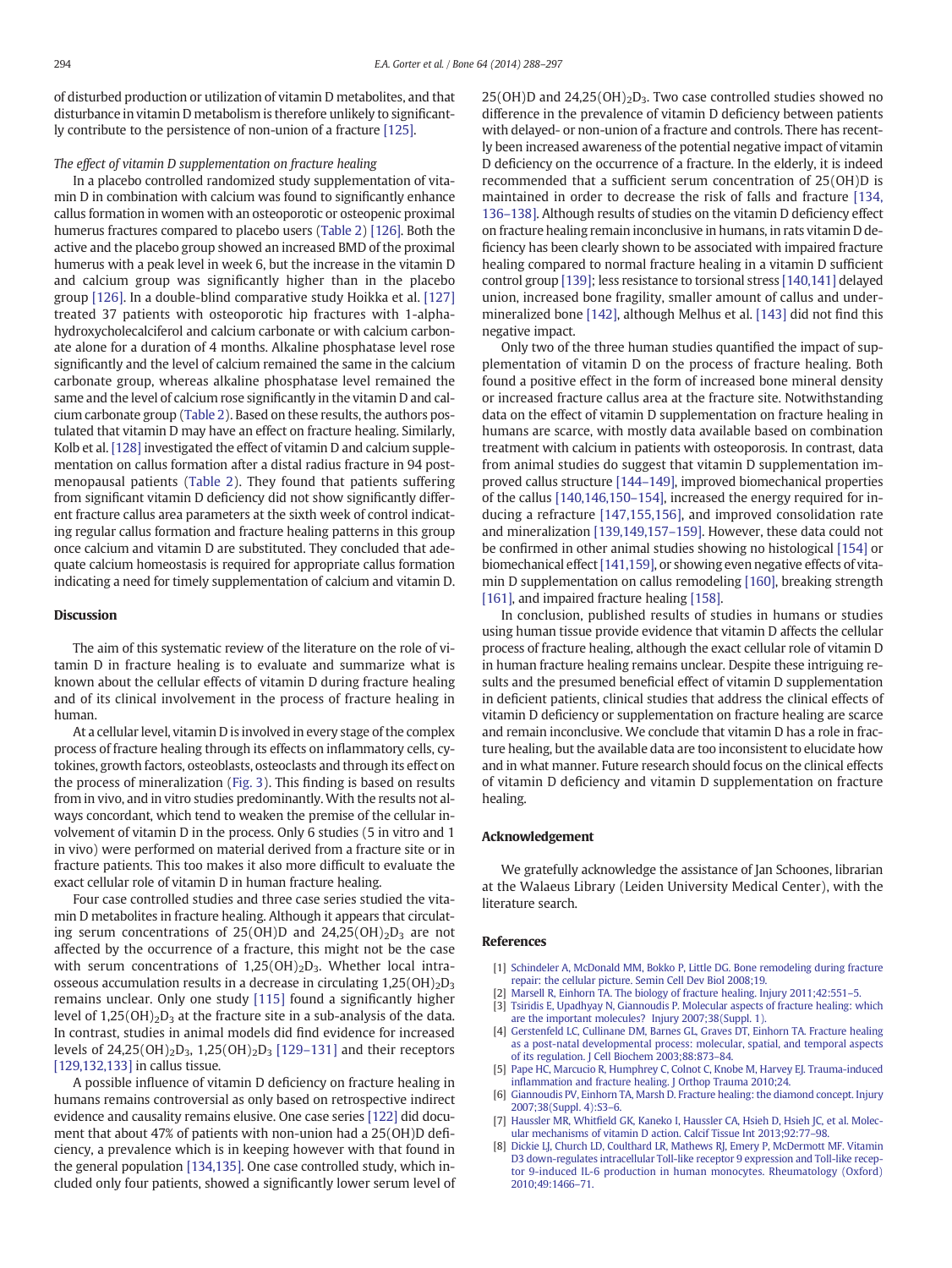- <span id="page-7-0"></span>[9] [Chen FP, Lee N, Wang KC, Soong YK, Huang KE. Effect of estrogen and](http://refhub.elsevier.com/S8756-3282(14)00161-6/rf0030) [1alpha,25\(OH\)2- vitamin D3 on the activity and growth of human primary](http://refhub.elsevier.com/S8756-3282(14)00161-6/rf0030) [osteoblast-like cells in vitro. Fertil Steril 2002;77:1038](http://refhub.elsevier.com/S8756-3282(14)00161-6/rf0030)–43.
- [10] [Villaggio B, Soldano S, Cutolo M. 1,25-dihydroxyvitamin D3 downregulates aroma](http://refhub.elsevier.com/S8756-3282(14)00161-6/rf0035)tase expression and infl[ammatory cytokines in human macrophages. Clin Exp](http://refhub.elsevier.com/S8756-3282(14)00161-6/rf0035) [Rheumatol 2012;30:934](http://refhub.elsevier.com/S8756-3282(14)00161-6/rf0035)–8.
- [11] [Cohen ML, Douvdevani A, Chaimovitz C, Shany S. Regulation of TNF-alpha by](http://refhub.elsevier.com/S8756-3282(14)00161-6/rf0040) [1alpha,25-dihydroxyvitamin D3 in human macrophages from CAPD patients. Kid](http://refhub.elsevier.com/S8756-3282(14)00161-6/rf0040)[ney Int 2001;59:69](http://refhub.elsevier.com/S8756-3282(14)00161-6/rf0040)–75.
- [12] [Di RM, Malaguarnera G, De GC, Palumbo M, Nunnari G, Malaguarnera L. Immuno](http://refhub.elsevier.com/S8756-3282(14)00161-6/rf0045)[modulatory effects of vitamin D3 in human monocyte and macrophages. Cell](http://refhub.elsevier.com/S8756-3282(14)00161-6/rf0045) [Immunol 2012;280:36](http://refhub.elsevier.com/S8756-3282(14)00161-6/rf0045)–43.
- [13] Hustmyer FG, Girasole G, Manolagas SC, Signal-dependent pleiotropic regulation of [lymphocyte proliferation and cytokine production by 1,25-dihydroxyvitamin D3:](http://refhub.elsevier.com/S8756-3282(14)00161-6/rf0050) [potent modulation of the hormonal effects by phorbol esters. Immunology](http://refhub.elsevier.com/S8756-3282(14)00161-6/rf0050) [1992;77:520](http://refhub.elsevier.com/S8756-3282(14)00161-6/rf0050)–6.
- [14] [Katakami N, Nakao Y, Fujita T. Suppressive effect of 1,25\(OH\)2D3, and glucocorti](http://refhub.elsevier.com/S8756-3282(14)00161-6/rf0055)[coids on production of tumor necrosis factor-alpha by human peripheral blood ad](http://refhub.elsevier.com/S8756-3282(14)00161-6/rf0055)[herent cells. Kobe J Med Sci 1991;37:179](http://refhub.elsevier.com/S8756-3282(14)00161-6/rf0055)–88.
- [15] [Kuo YT, Kuo CH, Lam KP, Chu YT, Wang WL, Huang CH, et al. Effects of vitamin D3](http://refhub.elsevier.com/S8756-3282(14)00161-6/rf0060) [on expression of tumor necrosis factor-alpha and chemokines by monocytes. J Food](http://refhub.elsevier.com/S8756-3282(14)00161-6/rf0060) [Sci 2010;75:H200](http://refhub.elsevier.com/S8756-3282(14)00161-6/rf0060)–4.
- [16] [Muller K, Diamant M, Bendtzen K. Inhibition of production and function of](http://refhub.elsevier.com/S8756-3282(14)00161-6/rf0065) [interleukin-6 by 1,25-dihydroxyvitamin D3. Immunol Lett 1991;28:115](http://refhub.elsevier.com/S8756-3282(14)00161-6/rf0065)–20.
- [17] [Panichi V, De PS, Andreini B, Bianchi AM, Migliori M, Taccola D, et al. Calcitriol mod](http://refhub.elsevier.com/S8756-3282(14)00161-6/rf0070)[ulates in vivo and in vitro cytokine production: a role for intracellular calcium. Kid](http://refhub.elsevier.com/S8756-3282(14)00161-6/rf0070)[ney Int 1998;54:1463](http://refhub.elsevier.com/S8756-3282(14)00161-6/rf0070)–9.
- [18] [Saggese G, Federico G, Cinquanta L. In vitro effects of growth hormone and other](http://refhub.elsevier.com/S8756-3282(14)00161-6/rf0075) [hormones on chondrocytes and osteoblast-like cells. Acta Paediatr Suppl](http://refhub.elsevier.com/S8756-3282(14)00161-6/rf0075) [1993;82\(Suppl. 391\):54](http://refhub.elsevier.com/S8756-3282(14)00161-6/rf0075)–9.
- [19] [Tsoukas CD, Watry D, Escobar SS, Provvedini DM, Dinarello CA, Hustmyer FG, et al.](http://refhub.elsevier.com/S8756-3282(14)00161-6/rf0080) [Inhibition of interleukin-1 production by 1,25-dihydroxyvitamin D3. J Clin](http://refhub.elsevier.com/S8756-3282(14)00161-6/rf0080) [Endocrinol Metab 1989;69:127](http://refhub.elsevier.com/S8756-3282(14)00161-6/rf0080)–33.
- [20] [Tsukamoto Y, Nagaba Y, Izumida I, Morishita T, Saitoh M. Comparison of effects of](http://refhub.elsevier.com/S8756-3282(14)00161-6/rf0085) [calcitriol and calcium carbonate on secretion of interleukin-1 beta and tumour ne](http://refhub.elsevier.com/S8756-3282(14)00161-6/rf0085)[crosis factor-alpha by uraemic peripheral blood mononuclear cells. Nephrol Dial](http://refhub.elsevier.com/S8756-3282(14)00161-6/rf0085) [Transplant 1996;11\(Suppl. 3\):15](http://refhub.elsevier.com/S8756-3282(14)00161-6/rf0085)–21.
- [21] [Yaron I, Meyer FA, Weisman Y, Yaron M. Effect of 1,25-dihydroxyvitamin D3](http://refhub.elsevier.com/S8756-3282(14)00161-6/rf0090) [on interleukin 1 beta actions and cell growth in human synovial](http://refhub.elsevier.com/S8756-3282(14)00161-6/rf0090) fibroblast cultures. [J Rheumatol 1993;20:1527](http://refhub.elsevier.com/S8756-3282(14)00161-6/rf0090)–32.
- [22] [Zarrabeitia MT, Riancho JA, Amado JA, Olmos JM, Gonzalez-Macias J. Effect of](http://refhub.elsevier.com/S8756-3282(14)00161-6/rf0095) [calcitriol on the secretion of prostaglandin E2, interleukin 1, and tumor necrosis](http://refhub.elsevier.com/S8756-3282(14)00161-6/rf0095) [factor alpha by human monocytes. Bone 1992;13:185](http://refhub.elsevier.com/S8756-3282(14)00161-6/rf0095)–9.
- [23] [Lee BN, Kim TH, Jun JB, Yoo DH, Woo JH, Choi SJ, et al. Upregulation of interleukin-](http://refhub.elsevier.com/S8756-3282(14)00161-6/rf0100)[1beta production by 1,25-dihydroxyvitamin D\(3\) in activated human macro](http://refhub.elsevier.com/S8756-3282(14)00161-6/rf0100)[phages. Mol Biol Rep 2011;38:2193](http://refhub.elsevier.com/S8756-3282(14)00161-6/rf0100)–201.
- [24] [Bermudez LE, Young LS, Gupta S. 1,25 Dihydroxyvitamin D3-dependent inhibition](http://refhub.elsevier.com/S8756-3282(14)00161-6/rf0105) [of growth or killing of Mycobacterium avium complex in human macrophages is](http://refhub.elsevier.com/S8756-3282(14)00161-6/rf0105) [mediated by TNF and GM-CSF. Cell Immunol 1990;127:432](http://refhub.elsevier.com/S8756-3282(14)00161-6/rf0105)–41.
- [25] [Bhalla AK, Amento EP, Krane SM. Differential effects of 1,25-dihydroxyvitamin D3](http://refhub.elsevier.com/S8756-3282(14)00161-6/rf0110) [on human lymphocytes and monocyte/macrophages: inhibition of interleukin-2](http://refhub.elsevier.com/S8756-3282(14)00161-6/rf0110) [and augmentation of interleukin-1 production. Cell Immunol 1986;98:311](http://refhub.elsevier.com/S8756-3282(14)00161-6/rf0110)–22.
- [26] [Bhalla AK, Paavonen T, Williams MM, Delves PJ, Lydyard PM. Regulation of](http://refhub.elsevier.com/S8756-3282(14)00161-6/rf0115) [interleukin-1 and tumour necrosis factor gene expression in myelomonocytic cell](http://refhub.elsevier.com/S8756-3282(14)00161-6/rf0115) [lines by 1,25-dihydroxyvitamin D3. Immunology 1991;72:61](http://refhub.elsevier.com/S8756-3282(14)00161-6/rf0115)–4.
- [27] [Haran N, Gurwicz S, Gallati H, Shalita B, Bar-Khayim Y. Effect of 1 alpha](http://refhub.elsevier.com/S8756-3282(14)00161-6/rf0120)[hydroxyvitamin D3 treatment on production of tumor necrosis factor-alpha by pe](http://refhub.elsevier.com/S8756-3282(14)00161-6/rf0120)[ripheral blood mononuclear cells and on serum concentrations of soluble tumor](http://refhub.elsevier.com/S8756-3282(14)00161-6/rf0120) [necrosis factor receptors in hemodialysis patients. Nephron 1994;66:262](http://refhub.elsevier.com/S8756-3282(14)00161-6/rf0120)–6.
- [28] [Prehn JL, Fagan DL, Jordan SC, Adams JS. Potentiation of lipopolysaccharide-induced](http://refhub.elsevier.com/S8756-3282(14)00161-6/rf0125) [tumor necrosis factor-alpha expression by 1,25-dihydroxyvitamin D3. Blood](http://refhub.elsevier.com/S8756-3282(14)00161-6/rf0125) [1992;80:2811](http://refhub.elsevier.com/S8756-3282(14)00161-6/rf0125)–6.
- [29] [Spear GT, Paulnock DM, Helgeson DO, Borden EC. Requirement of differentiative](http://refhub.elsevier.com/S8756-3282(14)00161-6/rf0130) [signals of both interferon-gamma and 1,25-dihydroxyvitamin D3 for induction](http://refhub.elsevier.com/S8756-3282(14)00161-6/rf0130) [and secretion of interleukin-1 by HL-60 cells. Cancer Res 1988;48:1740](http://refhub.elsevier.com/S8756-3282(14)00161-6/rf0130)–4.
- [30] [Srviastava MD, DeLuca H, Ambrus JL. Inhibition of IL-6 and IL-8 production in](http://refhub.elsevier.com/S8756-3282(14)00161-6/rf0135) human fi[broblast cell lines by 1,25 \(OH\)2 vitamin D3 and two of its analogs with](http://refhub.elsevier.com/S8756-3282(14)00161-6/rf0135) [lower calcemic activity. Res Commun Chem Pathol Pharmacol 1994;83:145](http://refhub.elsevier.com/S8756-3282(14)00161-6/rf0135)–50.
- [31] [Gurlek A, Pittelkow MR, Kumar R. Modulation of growth factor/cytokine synthesis](http://refhub.elsevier.com/S8756-3282(14)00161-6/rf0565) [and signaling by 1alpha,25-dihydroxyvitamin D\(3\): implications in cell growth](http://refhub.elsevier.com/S8756-3282(14)00161-6/rf0565) [and differentiation. Endocr Rev 2002;23.](http://refhub.elsevier.com/S8756-3282(14)00161-6/rf0565)
- [32] [Torricelli P, Fini M, Giavaresi G, Giardino R. Human osteoblast cultures from osteo](http://refhub.elsevier.com/S8756-3282(14)00161-6/rf0140)[porotic and healthy bone: biochemical markers and cytokine expression in basal](http://refhub.elsevier.com/S8756-3282(14)00161-6/rf0140) [conditions and in response to 1,25\(OH\)2D3. Artif Cells Blood Substit Immobil](http://refhub.elsevier.com/S8756-3282(14)00161-6/rf0140) [Biotechnol 2002;30:219](http://refhub.elsevier.com/S8756-3282(14)00161-6/rf0140)–27.
- [33] Hogasen AK, Nordsletten L, Aasen AO, Falch JA, 17 beta-Oestradiol and 1 alpha,25[dihydroxycholecalciferol modulate constitutive and bone matrix-induced](http://refhub.elsevier.com/S8756-3282(14)00161-6/rf0145) [interleukin-1 beta \(IL-1 beta\) production by peripheral blood mononuclear cells](http://refhub.elsevier.com/S8756-3282(14)00161-6/rf0145) [isolated from postmenopausal women. Scand J Clin Lab Invest 1998;58:97](http://refhub.elsevier.com/S8756-3282(14)00161-6/rf0145)–102.
- [34] Littlewood AJ, Russell J, Harvey GR, Hughes DE, Russell RG, Gowen M, The modula[tion of the expression of IL-6 and its receptor in human osteoblasts in vitro. Endo](http://refhub.elsevier.com/S8756-3282(14)00161-6/rf0150)[crinology 1991;129:1513](http://refhub.elsevier.com/S8756-3282(14)00161-6/rf0150)–20.
- [35] [Barker T, Martins TB, Hill HR, Kjeldsberg CR, Dixon BM, Schneider ED, et al. Circu](http://refhub.elsevier.com/S8756-3282(14)00161-6/rf0155)lating pro-infl[ammatory cytokines are elevated and peak power output correlates](http://refhub.elsevier.com/S8756-3282(14)00161-6/rf0155) [with 25-hydroxyvitamin D in vitamin D insuf](http://refhub.elsevier.com/S8756-3282(14)00161-6/rf0155)ficient adults. Eur J Appl Physiol [2013;113:1523](http://refhub.elsevier.com/S8756-3282(14)00161-6/rf0155)–34.
- [36] Borazan A, Ustun H, Cefl[e A, Sekitmez N, Yilmaz A. Comparative ef](http://refhub.elsevier.com/S8756-3282(14)00161-6/rf0160)ficacy of oral [and intravenous calcitriol treatment in haemodialysis patients: effects on serum](http://refhub.elsevier.com/S8756-3282(14)00161-6/rf0160) [biochemistry and cytokine levels. J Int Med Res 2003;31:489](http://refhub.elsevier.com/S8756-3282(14)00161-6/rf0160)–96.
- [37] [Muller K, Gram J, Bollerslev J, Diamant M, Barington T, Hansen MB, et al. Down](http://refhub.elsevier.com/S8756-3282(14)00161-6/rf0165)[regulation of monocyte functions by treatment of healthy adults with 1 alpha,25](http://refhub.elsevier.com/S8756-3282(14)00161-6/rf0165) [dihydroxyvitamin D3. Int J Immunopharmacol 1991;13:525](http://refhub.elsevier.com/S8756-3282(14)00161-6/rf0165)–30.
- [38] [Turk S, Akbulut M, Yildiz A, Gurbilek M, Gonen S, Tombul Z, et al. Comparative effect](http://refhub.elsevier.com/S8756-3282(14)00161-6/rf0170) [of oral pulse and intravenous calcitriol treatment in hemodialysis patients: the effect](http://refhub.elsevier.com/S8756-3282(14)00161-6/rf0170)
- [on serum IL-1 and IL-6 levels and bone mineral density. Nephron 2002;90:188](http://refhub.elsevier.com/S8756-3282(14)00161-6/rf0170)–94. [39] [Riancho JA, Zarrabeitia MT, de Francisco AL, Amado JA, Napal J, Arias M, et al. Vita](http://refhub.elsevier.com/S8756-3282(14)00161-6/rf0175)[min D therapy modulates cytokine secretion in patients with renal failure. Nephron](http://refhub.elsevier.com/S8756-3282(14)00161-6/rf0175) [1993;65:364](http://refhub.elsevier.com/S8756-3282(14)00161-6/rf0175)–8.
- [40] [Alvarez JA, Zughaier SM, Law J, Hao L, Wasse H, Ziegler TR, et al. Effects of high-dose](http://refhub.elsevier.com/S8756-3282(14)00161-6/rf0180) cholecalciferol on serum markers of infl[ammation and immunity in patients with](http://refhub.elsevier.com/S8756-3282(14)00161-6/rf0180) [early chronic kidney disease. Eur J Clin Nutr 2013;67:264](http://refhub.elsevier.com/S8756-3282(14)00161-6/rf0180)–9.
- [41] [Beilfuss J, Berg V, Sneve M, Jorde R, Kamycheva E. Effects of a 1-year supplementa](http://refhub.elsevier.com/S8756-3282(14)00161-6/rf0185)[tion with cholecalciferol on interleukin-6, tumor necrosis factor-alpha and insulin](http://refhub.elsevier.com/S8756-3282(14)00161-6/rf0185) [resistance in overweight and obese subjects. Cytokine 2012;60:870](http://refhub.elsevier.com/S8756-3282(14)00161-6/rf0185)–4.
- [42] [Grossmann RE, Zughaier SM, Liu S, Lyles RH, Tangpricha V. Impact of vitamin D](http://refhub.elsevier.com/S8756-3282(14)00161-6/rf0190) [supplementation on markers of in](http://refhub.elsevier.com/S8756-3282(14)00161-6/rf0190)flammation in adults with cystic fibrosis hospi[talized for a pulmonary exacerbation. Eur J Clin Nutr 2012;66:1072](http://refhub.elsevier.com/S8756-3282(14)00161-6/rf0190)-4
- [43] [Shab-Bidar S, Neyestani TR, Djazayery A, Eshraghian MR, Houshiarrad A, Kalayi A,](http://refhub.elsevier.com/S8756-3282(14)00161-6/rf0195) [et al. Improvement of vitamin D status resulted in amelioration of biomarkers of](http://refhub.elsevier.com/S8756-3282(14)00161-6/rf0195) systemic infl[ammation in the subjects with type 2 diabetes. Diabetes Metab Res](http://refhub.elsevier.com/S8756-3282(14)00161-6/rf0195) [Rev 2012;28:424](http://refhub.elsevier.com/S8756-3282(14)00161-6/rf0195)–30.
- [44] [Stubbs JR, Idiculla A, Slusser J, Menard R, Quarles LD. Cholecalciferol supplementa](http://refhub.elsevier.com/S8756-3282(14)00161-6/rf0200)[tion alters calcitriol-responsive monocyte proteins and decreases in](http://refhub.elsevier.com/S8756-3282(14)00161-6/rf0200)flammatory cy[tokines in ESRD. J Am Soc Nephrol 2010;21:353](http://refhub.elsevier.com/S8756-3282(14)00161-6/rf0200)–61.
- [45] [Bucharles S, Barberato SH, Stinghen AE, Gruber B, Piekala L, Dambiski AC, et al. Im](http://refhub.elsevier.com/S8756-3282(14)00161-6/rf0205)[pact of cholecalciferol treatment on biomarkers of in](http://refhub.elsevier.com/S8756-3282(14)00161-6/rf0205)flammation and myocardial [structure in hemodialysis patients without hyperparathyroidism. J Ren Nutr](http://refhub.elsevier.com/S8756-3282(14)00161-6/rf0205)  $2012:22:284-91$
- [46] [Jamali Z, Arababadi MK, Asadikaram G. Serum levels of IL-6, IL-10, IL-12, IL-17](http://refhub.elsevier.com/S8756-3282(14)00161-6/rf0210) [and IFN-gamma and their association with markers of bone metabolism in vitamin](http://refhub.elsevier.com/S8756-3282(14)00161-6/rf0210) D-defi[cient female students. In](http://refhub.elsevier.com/S8756-3282(14)00161-6/rf0210)flammation 2013;36:164–8.
- [47] [Gannage-Yared MH, Azoury M, Mansour I, Baddoura R, Halaby G, Naaman R.](http://refhub.elsevier.com/S8756-3282(14)00161-6/rf0215) [Effects of a short-term calcium and vitamin D treatment on serum cytokines,](http://refhub.elsevier.com/S8756-3282(14)00161-6/rf0215) [bone markers, insulin and lipid concentrations in healthy post-menopausal](http://refhub.elsevier.com/S8756-3282(14)00161-6/rf0215) [women. J Endocrinol Invest 2003;26:748](http://refhub.elsevier.com/S8756-3282(14)00161-6/rf0215)–53.
- [48] [Assimon MM, Salenger PV, El-Fawal HA, Mason DL. Nutritional vitamin D supple](http://refhub.elsevier.com/S8756-3282(14)00161-6/rf0220)[mentation in haemodialysis: a potential vascular bene](http://refhub.elsevier.com/S8756-3282(14)00161-6/rf0220)fit? Nephrology (Carlton) [2012;17:237](http://refhub.elsevier.com/S8756-3282(14)00161-6/rf0220)–42.
- [49] [Inanir A, Ozoran K, Tutkak H, Mermerci B. The effects of calcitriol therapy on serum](http://refhub.elsevier.com/S8756-3282(14)00161-6/rf0570) [interleukin-1, interleukin-6 and tumour necrosis factor-alpha concentrations in](http://refhub.elsevier.com/S8756-3282(14)00161-6/rf0570) [post-menopausal patients with osteoporosis. J Int Med Res 2004;32.](http://refhub.elsevier.com/S8756-3282(14)00161-6/rf0570)
- [50] [Peterson CA, Heffernan ME. Serum tumor necrosis factor-alpha concentrations](http://refhub.elsevier.com/S8756-3282(14)00161-6/rf0575) [are negatively correlated with serum 25\(OH\)D concentrations in healthy](http://refhub.elsevier.com/S8756-3282(14)00161-6/rf0575) women. J Infl[amm 2008;5.](http://refhub.elsevier.com/S8756-3282(14)00161-6/rf0575)
- [51] [Eleftheriadis T, Antoniadi G, Liakopoulos V, Stefanidis I, Galaktidou G. Inverse asso](http://refhub.elsevier.com/S8756-3282(14)00161-6/rf0580)[ciation of serum 25-hydroxyvitamin D with markers of in](http://refhub.elsevier.com/S8756-3282(14)00161-6/rf0580)flammation and suppression of osteoclastic activity in hemodialysis patients. Iran J Kidney Dis 2012;6
- [52] [Khoo AL, Chai LY, Koenen HJ, Sweep FC, Joosten I, Netea MG, et al. Regulation of cy](http://refhub.elsevier.com/S8756-3282(14)00161-6/rf0225)[tokine responses by seasonality of vitamin D status in healthy individuals. Clin Exp](http://refhub.elsevier.com/S8756-3282(14)00161-6/rf0225) [Immunol 2011;164:72](http://refhub.elsevier.com/S8756-3282(14)00161-6/rf0225)–9.
- [53] [Schleithoff SS, Zittermann A, Tenderich G, Berthold HK, Stehle P, Koerfer R. Vitamin](http://refhub.elsevier.com/S8756-3282(14)00161-6/rf0230) [D supplementation improves cytokine pro](http://refhub.elsevier.com/S8756-3282(14)00161-6/rf0230)files in patients with congestive heart [failure: a double-blind, randomized, placebo-controlled trial. Am J Clin Nutr](http://refhub.elsevier.com/S8756-3282(14)00161-6/rf0230) [2006;83:754](http://refhub.elsevier.com/S8756-3282(14)00161-6/rf0230)–9.
- [54] [Miller RR, Hicks GE, Shardell MD, Cappola AR, Hawkes WG, Yu-Yahiro JA, et al. As](http://refhub.elsevier.com/S8756-3282(14)00161-6/rf0235)[sociation of serum vitamin D levels with in](http://refhub.elsevier.com/S8756-3282(14)00161-6/rf0235)flammatory response following hip frac[ture: the Baltimore Hip Studies. J Gerontol A Biol Sci Med Sci 2007;62:1402](http://refhub.elsevier.com/S8756-3282(14)00161-6/rf0235)–6.
- [55] [van Leeuwen JP, van Driel M, van den Bemd GJ, Pols HA. Vitamin D control of oste](http://refhub.elsevier.com/S8756-3282(14)00161-6/rf0585)[oblast function and bone extracellular matrix mineralization. Crit Rev Eukaryot](http://refhub.elsevier.com/S8756-3282(14)00161-6/rf0585) [Gene Expr 2001;11.](http://refhub.elsevier.com/S8756-3282(14)00161-6/rf0585)
- [56] [Wu Y, Haugen JD, Zinsmeister AR, Kumar R. 1 alpha,25-Dihydroxyvitamin D3 in](http://refhub.elsevier.com/S8756-3282(14)00161-6/rf0240)[creases transforming growth factor and transforming growth factor receptor type](http://refhub.elsevier.com/S8756-3282(14)00161-6/rf0240) [I and II synthesis in human bone cells. Biochem Biophys Res Commun](http://refhub.elsevier.com/S8756-3282(14)00161-6/rf0240) [1997;239:734](http://refhub.elsevier.com/S8756-3282(14)00161-6/rf0240)–9.
- [57] [Nagel D, Kumar R. 1 alpha,25-dihydroxyvitamin D3 increases TGF beta 1 binding to](http://refhub.elsevier.com/S8756-3282(14)00161-6/rf0245) [human osteoblasts. Biochem Biophys Res Commun 2002;290:1558](http://refhub.elsevier.com/S8756-3282(14)00161-6/rf0245)–63.
- [58] [Sugimoto I, Hirakawa K, Ishino T, Takeno S, Yajin K. Vitamin D3, vitamin K2, and](http://refhub.elsevier.com/S8756-3282(14)00161-6/rf0250) [warfarin regulate bone metabolism in human paranasal sinus bones. Rhinology](http://refhub.elsevier.com/S8756-3282(14)00161-6/rf0250) [2007;45:208](http://refhub.elsevier.com/S8756-3282(14)00161-6/rf0250)–13.
- [59] [Mahon BD, Gordon SA, Cruz J, Cosman F, Cantorna MT. Cytokine pro](http://refhub.elsevier.com/S8756-3282(14)00161-6/rf0255)file in patients [with multiple sclerosis following vitamin D supplementation. J Neuroimmunol](http://refhub.elsevier.com/S8756-3282(14)00161-6/rf0255) [2003;134:128](http://refhub.elsevier.com/S8756-3282(14)00161-6/rf0255)–32.
- [60] [Isik S, Ozuguz U, Tutuncu YA, Erden G, Berker D, Acar K, et al. Serum transforming](http://refhub.elsevier.com/S8756-3282(14)00161-6/rf0260) [growth factor-beta levels in patients with vitamin D de](http://refhub.elsevier.com/S8756-3282(14)00161-6/rf0260)ficiency. Eur J Intern Med [2012;23:93](http://refhub.elsevier.com/S8756-3282(14)00161-6/rf0260)–7.
- [61] Virdi AS, Cook LJ, Oreffo RO, Triffi[tt JT. Modulation of bone morphogenetic protein-](http://refhub.elsevier.com/S8756-3282(14)00161-6/rf0590)[2 and bone morphogenetic protein-4 gene expression in osteoblastic cell lines. Cell](http://refhub.elsevier.com/S8756-3282(14)00161-6/rf0590) [Mol Biol \(Noisy-le-grand\) 1998;44:1237](http://refhub.elsevier.com/S8756-3282(14)00161-6/rf0590)–46.
- [62] Faucheux C, Bareille R, Amedee J, Triffi[tt JT. Effect of 1,25\(OH\)2D3 on bone mor](http://refhub.elsevier.com/S8756-3282(14)00161-6/rf0265)[phogenetic protein-3 mRNA expression. J Cell Biochem 1999;73:11](http://refhub.elsevier.com/S8756-3282(14)00161-6/rf0265)–9.
- [63] [Wang DS, Miura M, Demura H, Sato K. Anabolic effects of 1,25-dihydroxyvitamin](http://refhub.elsevier.com/S8756-3282(14)00161-6/rf0270) [D3 on osteoblasts are enhanced by vascular endothelial growth factor produced](http://refhub.elsevier.com/S8756-3282(14)00161-6/rf0270)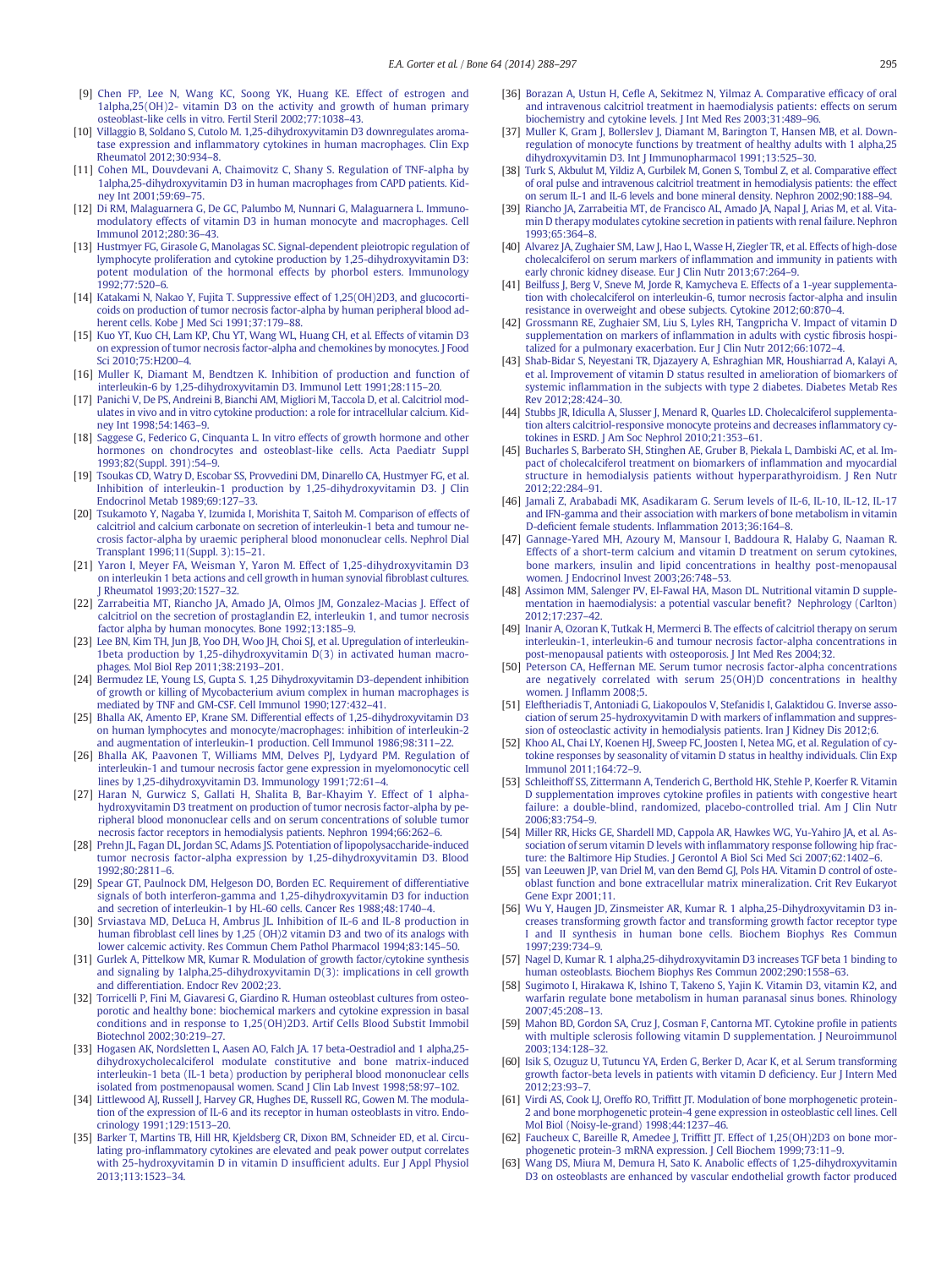<span id="page-8-0"></span>[by osteoblasts and by growth factors produced by endothelial cells. Endocrinology](http://refhub.elsevier.com/S8756-3282(14)00161-6/rf0270) [1997;138:2953](http://refhub.elsevier.com/S8756-3282(14)00161-6/rf0270)–62.

- [64] [Neve A, Cantatore FP, Corrado A, Gaudio A, Ruggieri S, Ribatti D. In vitro and in vivo](http://refhub.elsevier.com/S8756-3282(14)00161-6/rf0275) [angiogenic activity of osteoarthritic and osteoporotic osteoblasts is modulated by](http://refhub.elsevier.com/S8756-3282(14)00161-6/rf0275) [VEGF and vitamin D3 treatment. Regul Pept 2013;184:81](http://refhub.elsevier.com/S8756-3282(14)00161-6/rf0275)–4.
- [65] [Wang DS, Yamazaki K, Nohtomi K, Shizume K, Ohsumi K, Shibuya M, et al. Increase](http://refhub.elsevier.com/S8756-3282(14)00161-6/rf0280) [of vascular endothelial growth factor mRNA expression by 1,25-dihydroxyvitamin](http://refhub.elsevier.com/S8756-3282(14)00161-6/rf0280) [D3 in human osteoblast-like cells. J Bone Miner Res 1996;11:472](http://refhub.elsevier.com/S8756-3282(14)00161-6/rf0280)–9.
- [66] [Corrado A, Neve A, Cantatore FP. Expression of vascular endothelial growth factor](http://refhub.elsevier.com/S8756-3282(14)00161-6/rf0285) [in normal, osteoarthritic and osteoporotic osteoblasts. Clin Exp Med 2013;13:81](http://refhub.elsevier.com/S8756-3282(14)00161-6/rf0285)–4.
- [67] [Schlaeppi JM, Gutzwiller S, Finkenzeller G, Fournier B. 1,25-Dihydroxyvitamin D3](http://refhub.elsevier.com/S8756-3282(14)00161-6/rf0290) [induces the expression of vascular endothelial growth factor in osteoblastic cells.](http://refhub.elsevier.com/S8756-3282(14)00161-6/rf0290) [Endocr Res 1997;23:213](http://refhub.elsevier.com/S8756-3282(14)00161-6/rf0290)–29.
- [68] [Gruber HE, Hoelscher G, Ingram JA, Chow Y, Loef](http://refhub.elsevier.com/S8756-3282(14)00161-6/rf0595)fler B, Hanley Jr EN. 1,25(OH)2 [vitamin D3 inhibits proliferation and decreases production of monocyte](http://refhub.elsevier.com/S8756-3282(14)00161-6/rf0595) [chemoattractant protein-1, thrombopoietin, VEGF, and angiogenin by human an](http://refhub.elsevier.com/S8756-3282(14)00161-6/rf0595)[nulus cells in vitro. Spine \(Phila Pa 1976\) 2008;33:755](http://refhub.elsevier.com/S8756-3282(14)00161-6/rf0595)–65.
- [69] [Ito M, Azuma Y, Ohta T, Komoriya K. Effects of ultrasound and 1,25](http://refhub.elsevier.com/S8756-3282(14)00161-6/rf0600) [dihydroxyvitamin D3 on growth factor secretion in co-cultures of osteoblasts and](http://refhub.elsevier.com/S8756-3282(14)00161-6/rf0600) [endothelial cells. Ultrasound Med Biol 2000;26.](http://refhub.elsevier.com/S8756-3282(14)00161-6/rf0600)
- [70] [Pedigo N, Zhang H, Koszewski NJ, Kaetzel DM. A 5'-distal element mediates vitamin](http://refhub.elsevier.com/S8756-3282(14)00161-6/rf0295) [D-inducibility of PDGF-A gene transcription. Growth Factors 2003;21:151](http://refhub.elsevier.com/S8756-3282(14)00161-6/rf0295)–60.
- [71] [Scharla SH, Strong DD, Rosen C, Mohan S, Holick M, Baylink DJ, et al. 1,25-](http://refhub.elsevier.com/S8756-3282(14)00161-6/rf0300) [Dihydroxyvitamin D3 increases secretion of insulin-like growth factor binding](http://refhub.elsevier.com/S8756-3282(14)00161-6/rf0300) [protein-4 \(IGFBP-4\) by human osteoblast-like cells in vitro and elevates IGFBP-4](http://refhub.elsevier.com/S8756-3282(14)00161-6/rf0300) [serum levels in vivo. J Clin Endocrinol Metab 1993;77:1190](http://refhub.elsevier.com/S8756-3282(14)00161-6/rf0300)–7.
- [72] [Chenu C, Valentin-Opran A, Chavassieux P, Saez S, Meunier PJ, Delmas PD. Insulin](http://refhub.elsevier.com/S8756-3282(14)00161-6/rf0305) [like growth factor I hormonal regulation by growth hormone and by 1,25\(OH\)](http://refhub.elsevier.com/S8756-3282(14)00161-6/rf0305) [2D3 and activity on human osteoblast-like cells in short-term cultures. Bone](http://refhub.elsevier.com/S8756-3282(14)00161-6/rf0305) [1990;11:81](http://refhub.elsevier.com/S8756-3282(14)00161-6/rf0305)–6.
- [73] [Fernandez-Cancio M, Audi L, Carrascosa A, Toran N, Andaluz P, Esteban C, et al. Vi](http://refhub.elsevier.com/S8756-3282(14)00161-6/rf0310)[tamin D and growth hormone regulate growth hormone/insulin-like growth factor](http://refhub.elsevier.com/S8756-3282(14)00161-6/rf0310) [\(GH-IGF\) axis gene expression in human fetal epiphyseal chondrocytes. Growth](http://refhub.elsevier.com/S8756-3282(14)00161-6/rf0310) [Horm IGF Res 2009;19:232](http://refhub.elsevier.com/S8756-3282(14)00161-6/rf0310)–7.
- [74] [Geng S, Zhou S, Bi Z, Glowacki J. Vitamin D metabolism in human bone marrow](http://refhub.elsevier.com/S8756-3282(14)00161-6/rf0605) [stromal \(mesenchymal stem\) cells. Metabolism 2013;62\(6\):768](http://refhub.elsevier.com/S8756-3282(14)00161-6/rf0605)–77 (Jun).
- [75] [Kveiborg M, Flyvbjerg A, Eriksen EF, Kassem M. 1,25-Dihydroxyvitamin D3 stimu](http://refhub.elsevier.com/S8756-3282(14)00161-6/rf0315)[lates the production of insulin-like growth factor-binding proteins-2, -3 and -4 in](http://refhub.elsevier.com/S8756-3282(14)00161-6/rf0315) [human bone marrow stromal cells. Eur J Endocrinol 2001;144:549](http://refhub.elsevier.com/S8756-3282(14)00161-6/rf0315)–57.
- [76] [Ameri P, Giusti A, Boschetti M, Murialdo G, Minuto F, Ferone D. Interactions be](http://refhub.elsevier.com/S8756-3282(14)00161-6/rf0320)[tween vitamin D and IGF-I: from physiology to clinical practice. Clin Endocrinol](http://refhub.elsevier.com/S8756-3282(14)00161-6/rf0320) [\(Oxf\) 2013;79:457](http://refhub.elsevier.com/S8756-3282(14)00161-6/rf0320)–63.
- [77] [Soliman AT, Al KF, Alhemaidi N, Al AM, Al ZM, Yakoot K. Linear growth in relation](http://refhub.elsevier.com/S8756-3282(14)00161-6/rf0325) [to the circulating concentrations of insulin-like growth factor I, parathyroid hor](http://refhub.elsevier.com/S8756-3282(14)00161-6/rf0325)[mone, and 25-hydroxy vitamin D in children with nutritional rickets before and](http://refhub.elsevier.com/S8756-3282(14)00161-6/rf0325) [after treatment: endocrine adaptation to vitamin D de](http://refhub.elsevier.com/S8756-3282(14)00161-6/rf0325)ficiency. Metabolism [2008;57:95](http://refhub.elsevier.com/S8756-3282(14)00161-6/rf0325)–102.
- [78] [Zofkova I, Kancheva RL, Bendlova B. Effect of 1,25\(OH\)2 vitamin D3 on circulating](http://refhub.elsevier.com/S8756-3282(14)00161-6/rf0330) [insulin-like growth factor-I and beta 2 microglobulin in patients with osteoporosis.](http://refhub.elsevier.com/S8756-3282(14)00161-6/rf0330) [Calcif Tissue Int 1997;60:236](http://refhub.elsevier.com/S8756-3282(14)00161-6/rf0330)–9.
- [79] [Bogazzi F, Rossi G, Lombardi M, Tomisti L, Sardella C, Manetti L, et al. Vitamin D sta](http://refhub.elsevier.com/S8756-3282(14)00161-6/rf0335)[tus may contribute to serum insulin-like growth factor I concentrations in healthy](http://refhub.elsevier.com/S8756-3282(14)00161-6/rf0335) [subjects. J Endocrinol Invest 2011;34:e200](http://refhub.elsevier.com/S8756-3282(14)00161-6/rf0335)–3.
- [80] [Kamycheva E, Berg V, Jorde R. Insulin-like growth factor I, growth hormone, and in](http://refhub.elsevier.com/S8756-3282(14)00161-6/rf0340)[sulin sensitivity: the effects of a one-year cholecalciferol supplementation in](http://refhub.elsevier.com/S8756-3282(14)00161-6/rf0340) [middle-aged overweight and obese subjects. Endocrine 2013;43:412](http://refhub.elsevier.com/S8756-3282(14)00161-6/rf0340)–8.
- [81] [Anderson PH, Atkins GJ. The skeleton as an intracrine organ for vitamin D metabo](http://refhub.elsevier.com/S8756-3282(14)00161-6/rf0610)[lism. Mol Aspects Med 2008;29.](http://refhub.elsevier.com/S8756-3282(14)00161-6/rf0610)
- [82] [van den Bemd GJ, Pols HA, Birkenhager JC, Kleinekoort WM, van Leeuwen JP. Dif](http://refhub.elsevier.com/S8756-3282(14)00161-6/rf0345)[ferential effects of 1,25-dihydroxyvitamin D3-analogs on osteoblast-like cells and](http://refhub.elsevier.com/S8756-3282(14)00161-6/rf0345) [on in vitro bone resorption. J Steroid Biochem Mol Biol 1995;55:337](http://refhub.elsevier.com/S8756-3282(14)00161-6/rf0345)–46.
- [83] [Geng S, Zhou S, Glowacki J. Effects of 25-hydroxyvitamin D\(3\) on proliferation and](http://refhub.elsevier.com/S8756-3282(14)00161-6/rf0350) [osteoblast differentiation of human marrow stromal cells require CYP27B1/1alpha](http://refhub.elsevier.com/S8756-3282(14)00161-6/rf0350)[hydroxylase. J Bone Miner Res 2011;26:1145](http://refhub.elsevier.com/S8756-3282(14)00161-6/rf0350)–53.
- [84] [Adelina CM, Helena FM. Long-term effects of parathyroid hormone, 1,25](http://refhub.elsevier.com/S8756-3282(14)00161-6/rf0355) [dihydroxyvitamin d\(3\), and dexamethasone on the cell growth and functional ac](http://refhub.elsevier.com/S8756-3282(14)00161-6/rf0355)[tivity of human osteogenic alveolar bone cell cultures. Pharmacol Res](http://refhub.elsevier.com/S8756-3282(14)00161-6/rf0355) [2000;42:345](http://refhub.elsevier.com/S8756-3282(14)00161-6/rf0355)–53.
- [85] [Zhou S, Glowacki J, Kim SW, Hahne J, Geng S, Mueller SM, et al. Clinical character](http://refhub.elsevier.com/S8756-3282(14)00161-6/rf0360)istics infl[uence in vitro action of 1,25-dihydroxyvitamin D\(3\) in human marrow](http://refhub.elsevier.com/S8756-3282(14)00161-6/rf0360) [stromal cells. J Bone Miner Res 2012;27:1992](http://refhub.elsevier.com/S8756-3282(14)00161-6/rf0360)–2000.
- [86] [Tasaki Y, Takamori R, Koshihara Y. Prostaglandin D2 metabolite stimulates](http://refhub.elsevier.com/S8756-3282(14)00161-6/rf0365) [collagen synthesis by human osteoblasts during calci](http://refhub.elsevier.com/S8756-3282(14)00161-6/rf0365)fication. Prostaglandins [1991;41:303](http://refhub.elsevier.com/S8756-3282(14)00161-6/rf0365)–13.
- [87] [Fromigue O, Marie PJ, Lomri A. Differential effects of transforming growth factor](http://refhub.elsevier.com/S8756-3282(14)00161-6/rf0370) [beta2, dexamethasone and 1,25-dihydroxyvitamin D on human bone marrow stro](http://refhub.elsevier.com/S8756-3282(14)00161-6/rf0370)[mal cells. Cytokine 1997;9:613](http://refhub.elsevier.com/S8756-3282(14)00161-6/rf0370)–23.
- [88] [Ingram RT, Bonde SK, Riggs BL, Fitzpatrick LA. Effects of transforming growth](http://refhub.elsevier.com/S8756-3282(14)00161-6/rf0375) [factor beta \(TGF beta\) and 1,25 dihydroxyvitamin D3 on the function, cytochemis](http://refhub.elsevier.com/S8756-3282(14)00161-6/rf0375)[try and morphology of normal human osteoblast-like cells. Differentiation](http://refhub.elsevier.com/S8756-3282(14)00161-6/rf0375) [1994;55:153](http://refhub.elsevier.com/S8756-3282(14)00161-6/rf0375)–63.
- [89] [Morike M, Schulz M, Nerlich A, Koschnik M, Teller WM, Vetter U, et al. Expression](http://refhub.elsevier.com/S8756-3282(14)00161-6/rf0380) [of osteoblastic markers in cultured human bone and fracture callus cells. J Mol Med](http://refhub.elsevier.com/S8756-3282(14)00161-6/rf0380) [\(Berl\) 1995;73:571](http://refhub.elsevier.com/S8756-3282(14)00161-6/rf0380)–5.
- [90] [Siu-Caldera ML, Zou L, Ehrlich MG, Schwartz ER, Ishizuka S, Reddy GS. Human os](http://refhub.elsevier.com/S8756-3282(14)00161-6/rf0385)[teoblasts in culture metabolize both 1 alpha, 25-dihydroxyvitamin D3 and its](http://refhub.elsevier.com/S8756-3282(14)00161-6/rf0385)

[precursor 25-hydroxyvitamin D3 into their respective lactones. Endocrinology](http://refhub.elsevier.com/S8756-3282(14)00161-6/rf0385) [1995;136:4195](http://refhub.elsevier.com/S8756-3282(14)00161-6/rf0385)–203.

- [91] [Anderson PH, Atkins GJ, Turner AG, Kogawa M, Findlay DM, Morris HA. Vitamin D](http://refhub.elsevier.com/S8756-3282(14)00161-6/rf0615) [metabolism within bone cells: effects on bone structure and strength. Mol Cell](http://refhub.elsevier.com/S8756-3282(14)00161-6/rf0615) [Endocrinol 2011;347.](http://refhub.elsevier.com/S8756-3282(14)00161-6/rf0615)
- [92] [Atkins GJ, Anderson PH, Findlay DM, Welldon KJ, Vincent C, Zannettino AC, et al.](http://refhub.elsevier.com/S8756-3282(14)00161-6/rf0620) [Metabolism of vitamin D3 in human osteoblasts: evidence for autocrine and para](http://refhub.elsevier.com/S8756-3282(14)00161-6/rf0620)[crine activities of 1 alpha,25-dihydroxyvitamin D3. Bone 2007;40.](http://refhub.elsevier.com/S8756-3282(14)00161-6/rf0620)
- [93] [van Driel M, Koedam M, Buurman CJ, Hewison M, Chiba H, Uitterlinden AG, et al.](http://refhub.elsevier.com/S8756-3282(14)00161-6/rf0390) [Evidence for auto/paracrine actions of vitamin D in bone: 1alpha-hydroxylase ex](http://refhub.elsevier.com/S8756-3282(14)00161-6/rf0390)pression and activity in human bone cells. FASEB I 2006:20:2417-9.
- [94] [Dusso AS, Brown AJ, Slatopolsky E. Vitamin D. Am J Physiol Renal Physiol 2005:289.](http://refhub.elsevier.com/S8756-3282(14)00161-6/rf0625) [95] [Orimo H. The mechanism of mineralization and the role of alkaline phosphatase in](http://refhub.elsevier.com/S8756-3282(14)00161-6/rf0630) [health and disease. J Nippon Med Sch 2010;77.](http://refhub.elsevier.com/S8756-3282(14)00161-6/rf0630)
- [96] [Bosetti M, Boccafoschi F, Leigheb M, Cannas MF. Effect of different growth factors](http://refhub.elsevier.com/S8756-3282(14)00161-6/rf0395) [on human osteoblasts activities: a possible application in bone regeneration for tis](http://refhub.elsevier.com/S8756-3282(14)00161-6/rf0395)[sue engineering. Biomol Eng 2007;24:613](http://refhub.elsevier.com/S8756-3282(14)00161-6/rf0395)–8.
- [97] [Woeckel VJ, Alves RD, Swagemakers SM, Eijken M, Chiba H, van der Eerden BC,](http://refhub.elsevier.com/S8756-3282(14)00161-6/rf0400) [et al. 1Alpha,25-\(OH\)2D3 acts in the early phase of osteoblast differentiation to en](http://refhub.elsevier.com/S8756-3282(14)00161-6/rf0400)[hance mineralization via accelerated production of mature matrix vesicles. J Cell](http://refhub.elsevier.com/S8756-3282(14)00161-6/rf0400) [Physiol 2010;225:593](http://refhub.elsevier.com/S8756-3282(14)00161-6/rf0400)–600.
- [98] [Woeckel VJ, Bruedigam C, Koedam M, Chiba H, van der Eerden BC, van Leeuwen JP.](http://refhub.elsevier.com/S8756-3282(14)00161-6/rf0405) [1alpha,25-dihydroxyvitamin D3 and rosiglitazone synergistically enhance](http://refhub.elsevier.com/S8756-3282(14)00161-6/rf0405) [osteoblast-mediated mineralization. Gene 2013;512:438](http://refhub.elsevier.com/S8756-3282(14)00161-6/rf0405)–43.
- [99] [van Driel M, Koedam M, Buurman CJ, Roelse M, Weyts F, Chiba H, et al. Evidence](http://refhub.elsevier.com/S8756-3282(14)00161-6/rf0410) [that both 1 alpha,25-dihydroxyvitamin D-3 and 24-hydroxylated D-3](http://refhub.elsevier.com/S8756-3282(14)00161-6/rf0410) [enhance human osteoblast differentiation and mineralization. J Cell Biochem](http://refhub.elsevier.com/S8756-3282(14)00161-6/rf0410) [2006;99:922](http://refhub.elsevier.com/S8756-3282(14)00161-6/rf0410)–35.
- [100] [Wesseling-Perry K. FGF-23 in bone biology. Pediatr Nephrol 2010;25.](http://refhub.elsevier.com/S8756-3282(14)00161-6/rf0635)
- [101] [Alon US. Clinical practice. Fibroblast growth factor \(FGF\)23: a new hormone. Eur J](http://refhub.elsevier.com/S8756-3282(14)00161-6/rf0640) [Pediatr 2011;170.](http://refhub.elsevier.com/S8756-3282(14)00161-6/rf0640)
- [102] Liu S, Quarles LD. How fi[broblast growth factor 23 works. J Am Soc Nephrol](http://refhub.elsevier.com/S8756-3282(14)00161-6/rf0415) [2007;18:1637](http://refhub.elsevier.com/S8756-3282(14)00161-6/rf0415)–47.
- [103] [Turner C, Dalton N, Inaoui R, Fogelman I, Fraser WD, Hampson G. Effect of a 300](http://refhub.elsevier.com/S8756-3282(14)00161-6/rf0420) [000-IU loading dose of ergocalciferol \(Vitamin D2\) on circulating 1,25\(OH\)2-vita](http://refhub.elsevier.com/S8756-3282(14)00161-6/rf0420)min D and fi[broblast growth factor-23 \(FGF-23\) in vitamin D insuf](http://refhub.elsevier.com/S8756-3282(14)00161-6/rf0420)ficiency. J Clin [Endocrinol Metab 2013;98:550](http://refhub.elsevier.com/S8756-3282(14)00161-6/rf0420)–6.
- [104] [Uzum AK, Salman S, Telci A, Boztepe H, Tanakol R, Alagol F, et al. Effects of vitamin](http://refhub.elsevier.com/S8756-3282(14)00161-6/rf0425) [D replacement therapy on serum FGF23 concentrations in vitamin D-de](http://refhub.elsevier.com/S8756-3282(14)00161-6/rf0425)ficient [women in short term. Eur J Endocrinol 2010;163:825](http://refhub.elsevier.com/S8756-3282(14)00161-6/rf0425)–31.
- [105] [Kogawa M, Anderson PH, Findlay DM, Morris HA, Atkins GJ. The metabolism of 25-](http://refhub.elsevier.com/S8756-3282(14)00161-6/rf0645) [\(OH\)vitamin D3 by osteoclasts and their precursors regulates the differentiation of](http://refhub.elsevier.com/S8756-3282(14)00161-6/rf0645) [osteoclasts. J Steroid Biochem Mol Biol 2010;121.](http://refhub.elsevier.com/S8756-3282(14)00161-6/rf0645)
- [106] [Mee AP, Hoyland JA, Braidman IP, Freemont AJ, Davies M, Mawer EB. Demonstra](http://refhub.elsevier.com/S8756-3282(14)00161-6/rf0430)[tion of vitamin D receptor transcripts in actively resorbing osteoclasts in bone sec](http://refhub.elsevier.com/S8756-3282(14)00161-6/rf0430)[tions. Bone 1996;18:295](http://refhub.elsevier.com/S8756-3282(14)00161-6/rf0430)–9.
- [107] [Qi DY, Perkins SL, Kling SJ, Russell RG. Divergent regulation of 1,25](http://refhub.elsevier.com/S8756-3282(14)00161-6/rf0435) [dihydroxyvitamin D3 on human bone marrow osteoclastogenesis and](http://refhub.elsevier.com/S8756-3282(14)00161-6/rf0435) [myelopoiesis. J Cell Biochem 1999;72:387](http://refhub.elsevier.com/S8756-3282(14)00161-6/rf0435)–95.
- [108] [Thavarajah M, Evans DB, Kanis JA. 1,25\(OH\)2D3 induces differentiation of](http://refhub.elsevier.com/S8756-3282(14)00161-6/rf0440) [osteoclast-like cells from human bone marrow cultures. Biochem Biophys Res](http://refhub.elsevier.com/S8756-3282(14)00161-6/rf0440) [Commun 1991;176:1189](http://refhub.elsevier.com/S8756-3282(14)00161-6/rf0440)–95.
- [109] [Flanagan AM, Stow MD, Kendall N, Brace W. The role of 1,25](http://refhub.elsevier.com/S8756-3282(14)00161-6/rf0445) [dihydroxycholecalciferol and prostaglandin E2 in the regulation of human osteo](http://refhub.elsevier.com/S8756-3282(14)00161-6/rf0445)[clastic bone resorption in vitro. Int J Exp Pathol 1995;76:37](http://refhub.elsevier.com/S8756-3282(14)00161-6/rf0445)–42.
- [110] [Atkins GJ, Kostakis P, Pan B, Farrugia A, Gronthos S, Evdokiou A, et al. RANKL ex](http://refhub.elsevier.com/S8756-3282(14)00161-6/rf0450)[pression is related to the differentiation state of human osteoblasts. J Bone Miner](http://refhub.elsevier.com/S8756-3282(14)00161-6/rf0450) [Res 2003;18:1088](http://refhub.elsevier.com/S8756-3282(14)00161-6/rf0450)–98.
- [111] [Kudo O, Sabokbar A, Pocock A, Itonaga I, Athanasou NA. Isolation of human osteo](http://refhub.elsevier.com/S8756-3282(14)00161-6/rf0455)[clasts formed in vitro: hormonal effects on the bone-resorbing activity of human](http://refhub.elsevier.com/S8756-3282(14)00161-6/rf0455) [osteoclasts. Calcif Tissue Int 2002;71:539](http://refhub.elsevier.com/S8756-3282(14)00161-6/rf0455)–46.
- [112] [Kim TH, Lee B, Kwon E, Choi CH, Sung IH, Kim Y, et al. 1,25-Dihydroxyvitamin D3](http://refhub.elsevier.com/S8756-3282(14)00161-6/rf0460) [inhibits directly human osteoclastogenesis by down-regulation of the c-Fms and](http://refhub.elsevier.com/S8756-3282(14)00161-6/rf0460) [RANK expression. Joint Bone Spine 2013;80:307](http://refhub.elsevier.com/S8756-3282(14)00161-6/rf0460)–14.
- [113] [Braun JJ, Birkenhager-Frenkel DH, Rietveld AH, Juttmann JR, Visser TJ, Birkenhager](http://refhub.elsevier.com/S8756-3282(14)00161-6/rf0465) JC. Infl[uence of 1 alpha-\(OH\)D3 administration on bone and bone mineral metab](http://refhub.elsevier.com/S8756-3282(14)00161-6/rf0465)[olism in patients on chronic glucocorticoid treatment; a double blind controlled](http://refhub.elsevier.com/S8756-3282(14)00161-6/rf0465) [study. Clin Endocrinol \(Oxf\) 1983;19:265](http://refhub.elsevier.com/S8756-3282(14)00161-6/rf0465)–73.
- [114] [Kogawa M, Findlay DM, Anderson PH, Ormsby R, Vincent C, Morris HA, et al. Oste](http://refhub.elsevier.com/S8756-3282(14)00161-6/rf0650)[oclastic metabolism of 25\(OH\)-vitamin D3: a potential mechanism for optimiza](http://refhub.elsevier.com/S8756-3282(14)00161-6/rf0650)[tion of bone resorption. Endocrinology 2010;151.](http://refhub.elsevier.com/S8756-3282(14)00161-6/rf0650)
- [115] [Alkalay D, Shany S, Dekel S. Serum and bone vitamin D metabolites in elective pa](http://refhub.elsevier.com/S8756-3282(14)00161-6/rf0655)[tients and patients after fracture. J Bone Joint Surg 1989;71.](http://refhub.elsevier.com/S8756-3282(14)00161-6/rf0655)
- [116] [Briggs AD, Kuan V, Greiller CL, Maclaughlin BD, Ramachandran M, Harris T, et al.](http://refhub.elsevier.com/S8756-3282(14)00161-6/rf0470) [Longitudinal study of vitamin D metabolites after long bone fracture. J Bone](http://refhub.elsevier.com/S8756-3282(14)00161-6/rf0470) [Miner Res 2013;28:1301](http://refhub.elsevier.com/S8756-3282(14)00161-6/rf0470)–7.
- [117] [Meller Y, Shainkin-Kestenbaum R, Shany S, Zuilli I, Yankowitz N, Giat J, et al. Parathy](http://refhub.elsevier.com/S8756-3282(14)00161-6/rf0660)[roid hormone, calcitonin, and vitamin D metabolites during normal fracture healing](http://refhub.elsevier.com/S8756-3282(14)00161-6/rf0660) [in humans. A preliminary report. Clin Orthop Relat Res 1984\(183\):238](http://refhub.elsevier.com/S8756-3282(14)00161-6/rf0660)–45 [Mar].
- [118] [Meller Y, Kestenbaum RS, Shany S. Parathormone, calcitonin, and vitamin D metab](http://refhub.elsevier.com/S8756-3282(14)00161-6/rf0665)[olites during normal fracture healing in geriatric patients. Clin Orthop Relat Res](http://refhub.elsevier.com/S8756-3282(14)00161-6/rf0665) [1985;199 \[NO.\].](http://refhub.elsevier.com/S8756-3282(14)00161-6/rf0665)
- [119] Wölfl [C, Englert S, Moghaddam AA, Zimmermann G, Schmidt-Gayk G, Honer B,](http://refhub.elsevier.com/S8756-3282(14)00161-6/rf0480) [et al. Time course of 25\(OH\)D3 vitamin D3 as well as PTH \(parathyroid hormone\)](http://refhub.elsevier.com/S8756-3282(14)00161-6/rf0480) [during fracture healing of patients with normal and low bone mineral density](http://refhub.elsevier.com/S8756-3282(14)00161-6/rf0480) [\(BMD\). BMC Musculoskelet Disord 2013;14:6.](http://refhub.elsevier.com/S8756-3282(14)00161-6/rf0480)